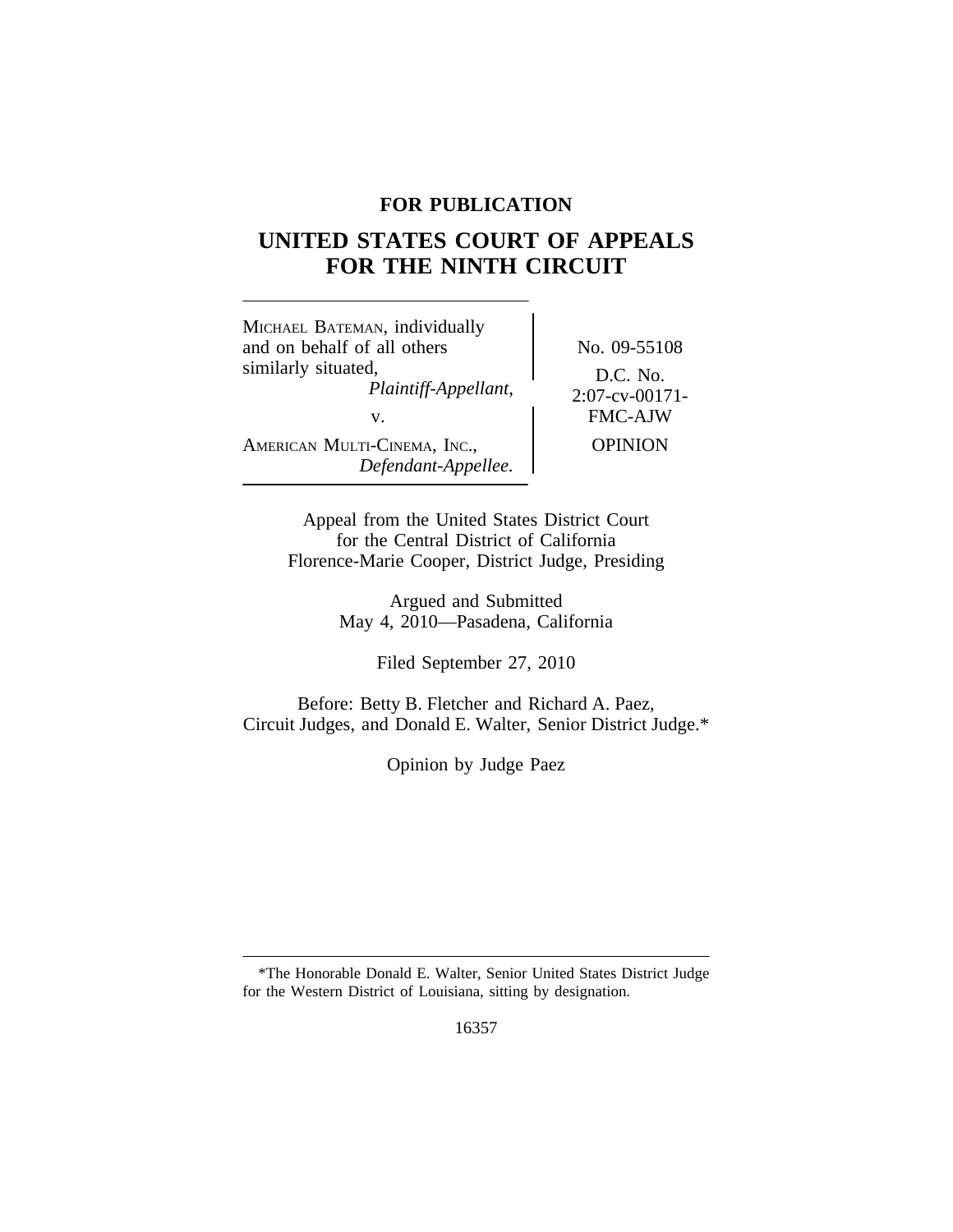## **COUNSEL**

Gregory N. Karasik, Spiro Moss LLP, Los Angeles, California, for plaintiff-appellant Michael Bateman.

Robert H. Platt, Manatt, Phelps & Phillips LLP, Los Angeles, California, for defendant-appellee American Multi-Cinema, Inc.

Adel James Chareq, Hudson Cook LLP, Washington D.C., for amicus curiae Consumer Data Industry Association.

## **OPINION**

PAEZ, Circuit Judge:

In this Fair and Accurate Credit Transactions Act ("FACTA") case, Plaintiff-Appellant Michael Bateman appeals the district court's denial of class certification. Bateman sued American Multi-Cinema, Inc., ("AMC") on behalf of a class of similarly situated individuals, alleging that AMC violated FACTA by printing more than the last five digits of consumers' credit or debit card numbers on electronically printed receipts in December 2006 and January 2007. *See* 15 U.S.C. § 1681c(g) (2005). On behalf of himself and other consumers who received such receipts, Bateman sought to recover statutory damages ranging from \$100 to \$1,000 for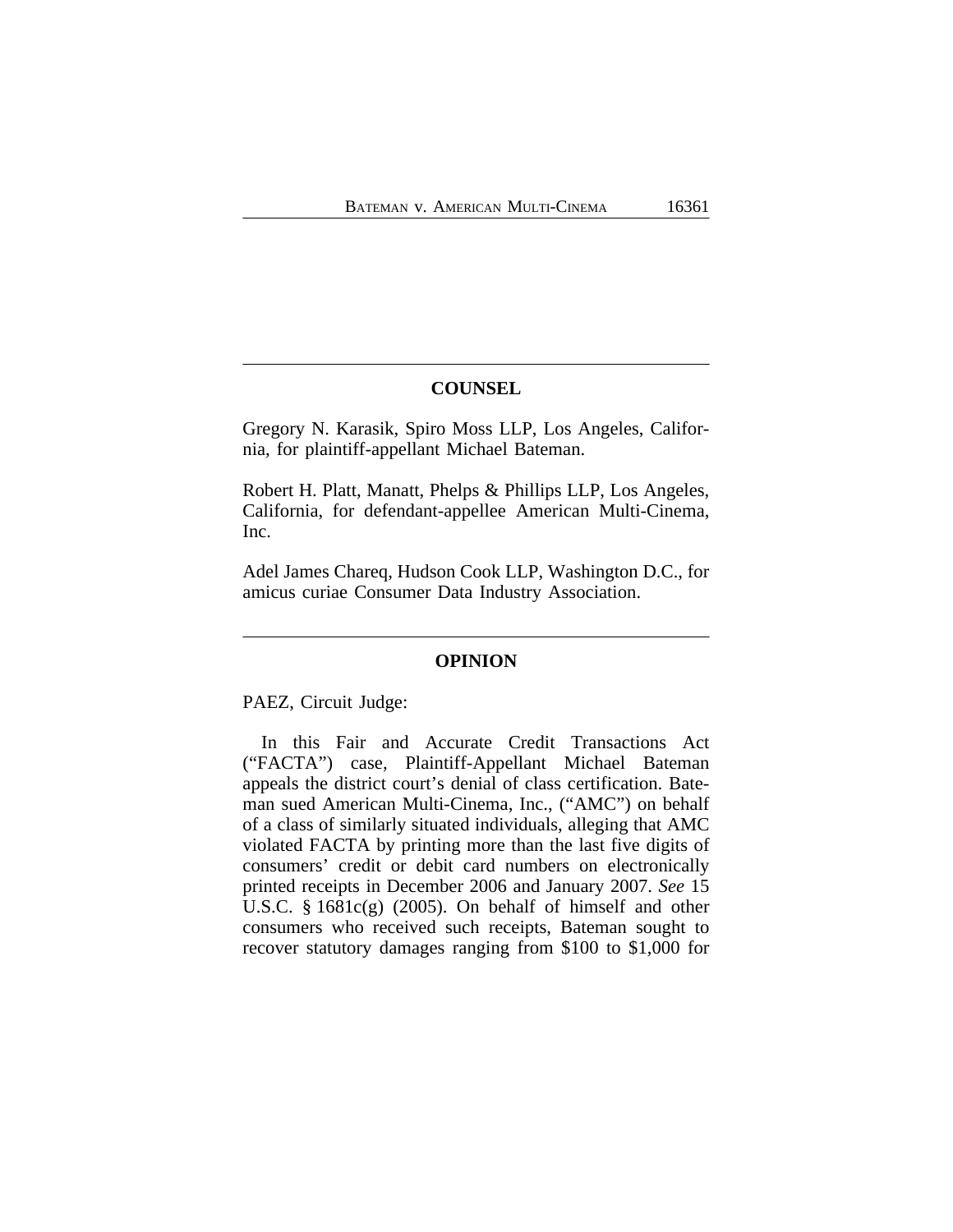each willful violation of FACTA. The district court denied class certification under Federal Rule of Civil Procedure  $23(b)(3)$  ("Rule  $23(b)(3)$ "), finding that a class action was not the superior method of litigating the case because AMC had made a good faith effort to comply with FACTA after this lawsuit was filed and the magnitude of AMC's potential liability—\$29 million to \$290 million—was enormous and out of proportion to any harm suffered by the class. *See Bateman v. Am. Multi-Cinema, Inc.*, 252 F.R.D 647, 648, 650-51 (C.D. Cal. 2008) (order). Bateman appeals, arguing that the district court abused its discretion in denying class certification. We agree that none of these three grounds—the disproportionality between the potential liability and the actual harm suffered, the enormity of the potential damages, or AMC's good faith compliance—justified the denial of class certification on superiority grounds and that the district court abused its discretion in relying on them. We therefore reverse the denial of class certification and remand for further proceedings.

## **I**

In 2007, Bateman filed a complaint against AMC, on behalf of himself and those individuals similarly situated, alleging violations of FACTA. Bateman alleged that from December 2006 to January 2007, AMC issued credit and debit card receipts from some of its automated box offices that included both the first four and the last four digits of the credit card, a violation of FACTA. To protect against identity theft, FACTA requires, in relevant part, that credit and debit card receipts issued to consumers not reflect the expiration date or more than the last five digits of the card number. *See* 15 U.S.C. § 1681c(g)(1). FACTA incorporates the Fair Credit Reporting Act's ("FCRA") statutory damages provision, which allows a consumer to recover damages between \$100 and \$1,000 for each willful<sup>1</sup> violation of FACTA without hav-

**<sup>1</sup>**A "willful" violation under the FCRA includes "not only knowing violations of a standard, but reckless ones as well." *Safeco Ins. Co. of Am. v.*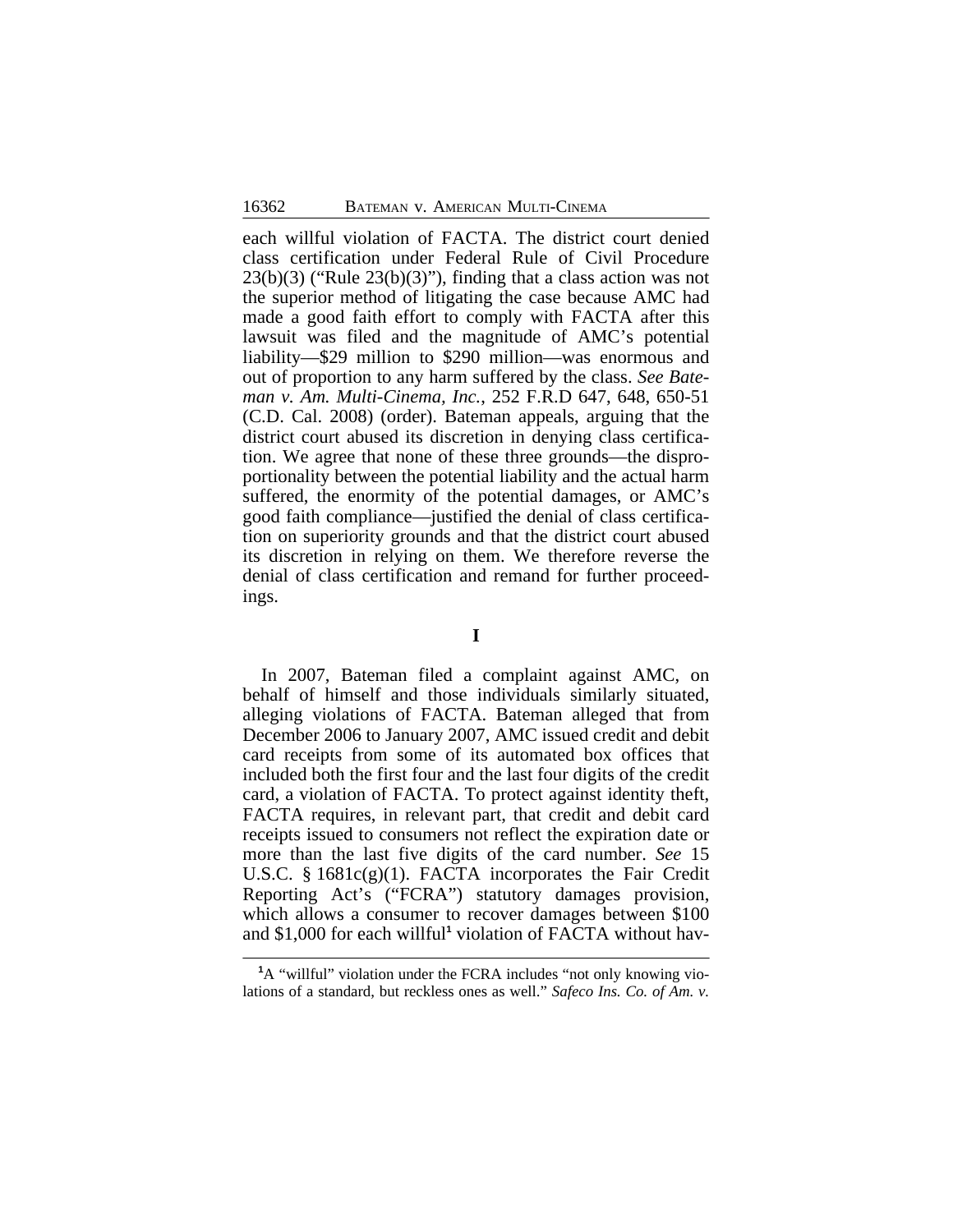ing to prove actual damages. *See id.* § 1681n. In the complaint, Bateman did not allege any actual harm to his identity resulting from the claimed violations.

After conducting discovery, Bateman filed a motion for class certification under Rule 23(b)(3). Bateman sought to certify a class of individuals who, between December 4, 2006, and January 29, 2007, had used a credit card or debit card to purchase a movie ticket from an automated box office at an AMC theater and who received a receipt that included the first four and last four digits of the person's credit/debit card number. An AMC internal review conducted after the lawsuit was filed revealed that more than 290,000 receipts had been printed in violation of FACTA during the relevant period.

The district court denied Bateman's motion for class certification without prejudice, concluding that Bateman had failed to demonstrate that a class action would be superior to other available methods of adjudicating his claim, as required under Rule 23(b)(3). In particular, the district court denied certification because, in its opinion, class treatment could result in enormous liability completely out of proportion to any harm suffered by the plaintiff. The district court further concluded that class certification was not appropriate because AMC demonstrated good faith by complying with FACTA within a few weeks of the filing of Bateman's complaint.**<sup>2</sup>**

**<sup>2</sup>**Within two weeks of the filing of Bateman's complaint, AMC modified its machines to comply with FACTA.

*Burr*, 551 U.S. 47, 57 (2007). A defendant acts in reckless disregard if the defendant's action "is not only a violation under a reasonable reading of the statute's terms, but shows that the company ran a risk of violating the law substantially greater than the risk associated with a reading that was merely careless." *Id.* at 69. That is, the defendant must have taken action involving " 'an unjustifiably high risk of harm that is either known or so obvious that it should be known.' " *Id.* at 68 (quoting *Farmer v. Brennan*, 511 U.S. 825, 836 (1994)). Where a plaintiff alleges a negligent violation of FACTA, as opposed to a willful one, only actual damages are available. 15 U.S.C. § 1681o.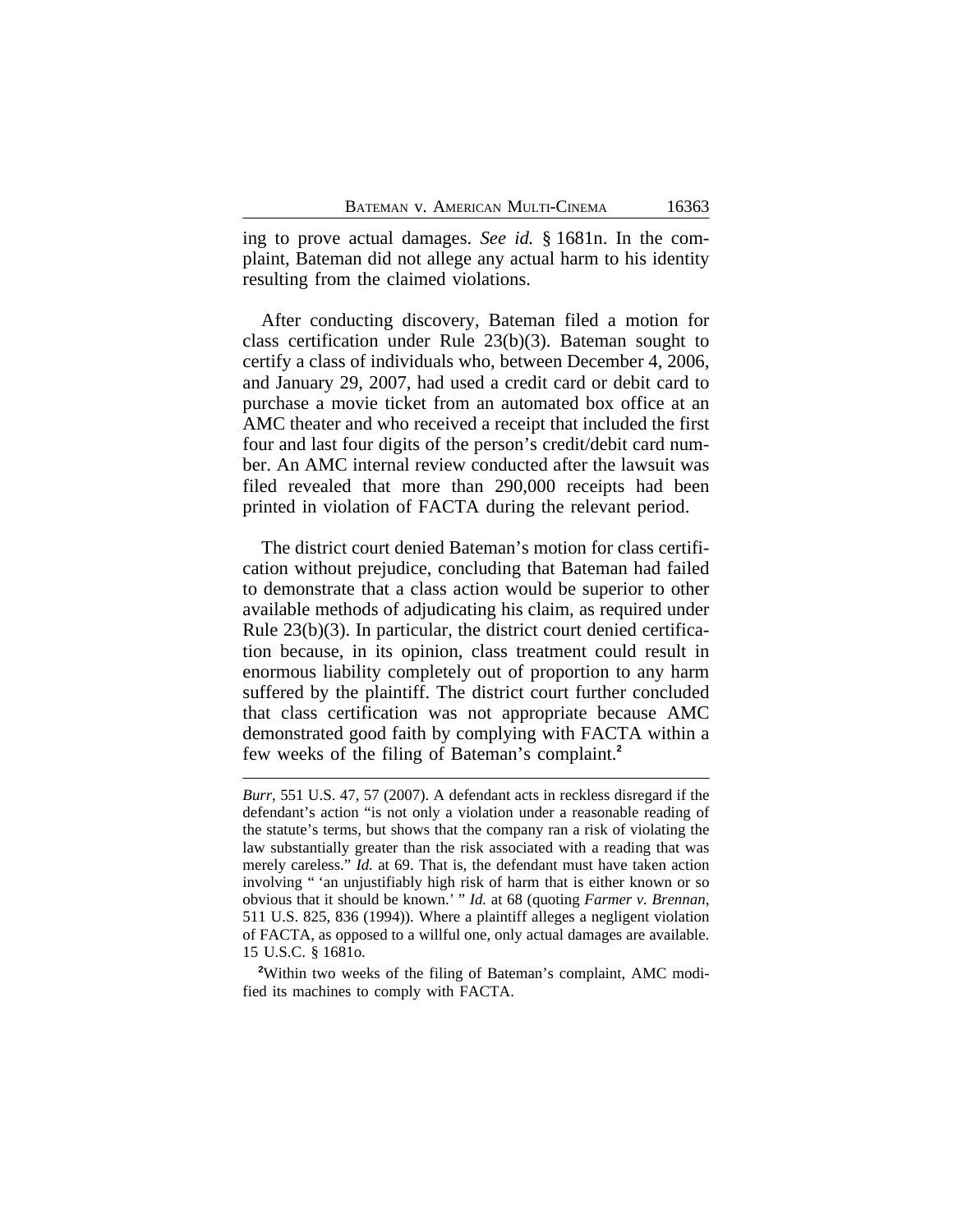After denying Bateman's motion to certify, the district court approved the parties' stipulation to stay the case pending the outcome of an appeal in a different case raising an issue identical to the one presented here. *See Soualian v. Int'l Coffee & Tea, LLC*, No. CV 07-0502-RGK (JCx), 2008 WL 410618 (C.D. Cal. Feb. 9, 2008). That case, however, settled while the appeal was pending. In the meantime, Congress amended FACTA to address prevalent misunderstandings about FACTA's requirements and to provide businesses some measure of protection from lawsuits resulting from those misunderstandings. *See* Credit and Debit Card Receipt Clarification Act of 2007, Pub. L. No. 110-241, 122 Stat. 1565 (2008) ("Clarification Act"). The district court subsequently instructed the parties to file supplemental briefing on the appropriateness of class certification in light of that amendment. After considering the supplemental briefs, the district court denied with prejudice Bateman's renewed motion for class certification for largely the same reasons as before, although the court additionally noted that, because Bateman had alleged no actual harm, class certification would not further the purpose and policy of FACTA. *See Bateman*, 252 F.R.D at 650. Pursuant to Federal Rule of Civil Procedure 23(f), Bateman petitioned this court for permission to appeal the denial of class certification. We granted his request.

**II**

Under Federal Rule of Civil Procedure 23, "[a] class action may be maintained if two conditions are met: The suit must satisfy the criteria set forth in subdivision (a) (*i.e.*, numerosity, commonality, typicality, and adequacy of representation), and it also must fit into one of the three categories described in subdivision (b)." *Shady Grove Orthopedic Assocs., P.A. v. Allstate Ins. Co.*, 130 S. Ct. 1431, 1437 (2010) (internal quotation marks omitted). Subdivision (b)(3), at issue in this appeal, is satisfied if "the court finds that the questions of law or fact common to class members predominate over any questions affecting only individual members,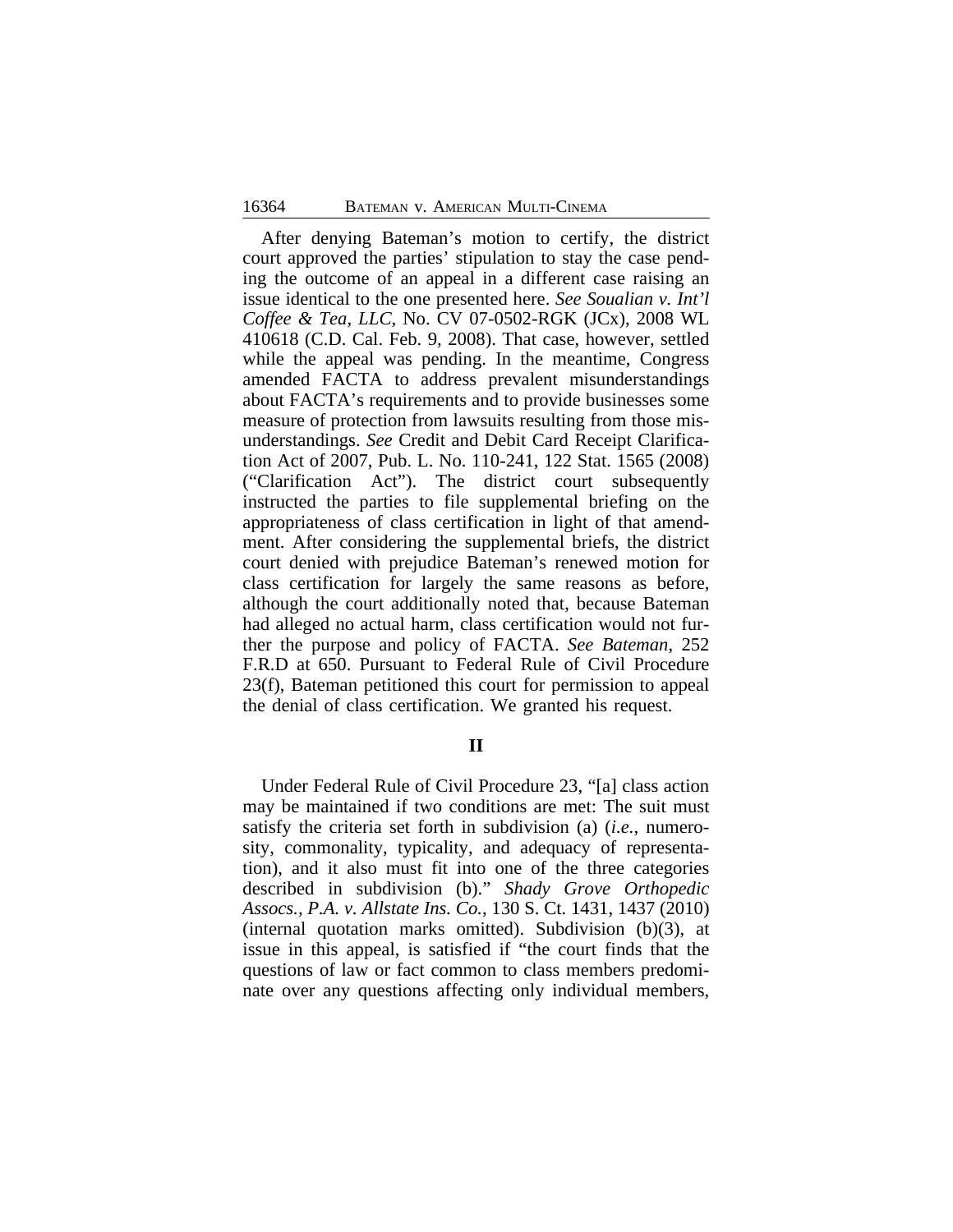and that a class action is superior to other available methods for fairly and efficiently adjudicating the controversy." Fed. R. Civ. P. 23(b)(3).

The decision to grant or deny class certification is within the trial court's discretion. *Yamamoto v. Omiya*, 564 F.2d 1319, 1325 (9th Cir. 1977). District courts are "in the best position to consider the most fair and efficient procedure for conducting any given litigation," *Doniger v. Pac. N.W. Bell, Inc.*, 564 F.2d 1304, 1309 (9th Cir. 1977), and so must be given "wide discretion" to evaluate superiority, *Lerwill v. Inflight Motion Pictures, Inc.*, 582 F.2d 507, 512 (9th Cir. 1978). We thus review for abuse of discretion a district court's order denying a motion for class certification. *Zinser v. Accufix Research Inst., Inc.*, 253 F.3d 1180, 1186 (9th Cir. 2001). A district court abuses its discretion when it makes an error of law. *Yokoyama v. Midland Nat'l Life Ins. Co.*, 594 F.3d 1087, 1091 (9th Cir. 2010). Additionally, in the context of class certification, "[a]buse exists in three circumstances: (1) reliance on an improper factor, (2) omission of a substantial factor, or (3) a clear error of judgment in weighing the correct mix of factors." *In re Wells Fargo Home Mortg. Overtime Pay Litig.*, 571 F.3d 953, 957 (9th Cir. 2009).

#### **III**

The district court refused to certify the class because it concluded that the proposed class failed to meet Rule 23(b)(3)'s superiority requirement. *See Bateman*, 252 F.R.D. at 650-51. At the heart of its ruling, the district court determined that class treatment would render the magnitude of the defendant's potential liability "enormous and completely out of proportion to any harm suffered by Plaintiff." *Id.* at 651. In its first order denying class certification without prejudice, the court also considered significant AMC's good faith efforts to bring its machines into compliance with FACTA shortly after the lawsuit was filed. We conclude that none of these three grounds —the disproportionality between the potential liability and the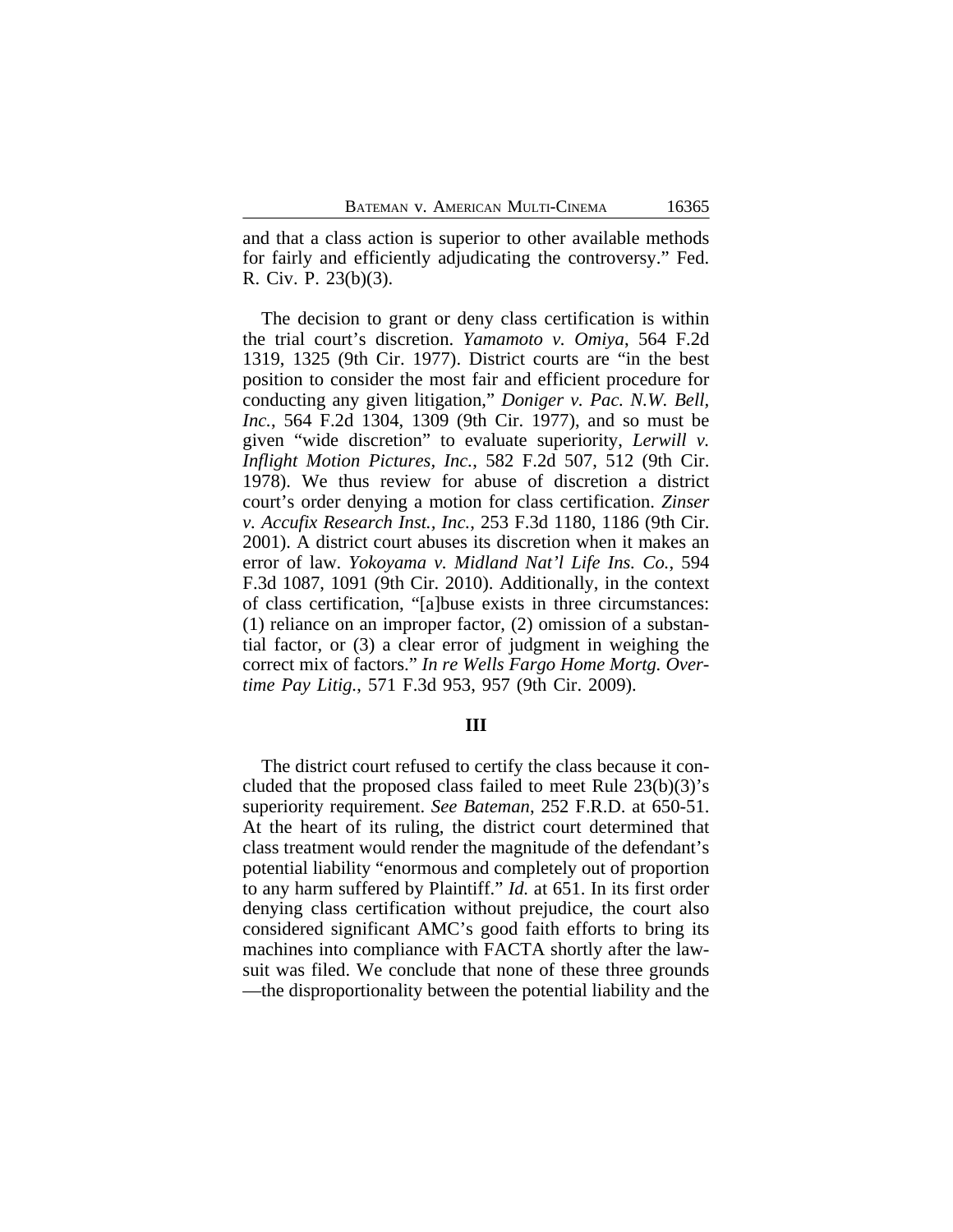actual harm suffered, the enormity of the potential damages, or AMC's good faith—justified the denial of class certification and hold that the district court abused its discretion in relying on them.

# **A. Proportionality Between Liability and Actual Harm**

The district court denied class certification in part because it concluded that AMC's liability would be "completely out of proportion to any harm suffered by Plaintiff." *Id.* at 651. We therefore must consider whether Rule 23(b) permits consideration of such a factor when deciding whether to certify a class in a FACTA case. We hold that it does not.

**[1]** Rule 23 provides little, if any, guidance on this question.**<sup>3</sup>** The rule provides a non-exhaustive list of factors relevant to the superiority inquiry:

(A) the class members' interests in individually controlling the prosecution or defense of separate actions;

(B) the extent and nature of any litigation concerning the controversy already begun by or against class members;

(C) the desirability or undesirability of concentrating the litigation of the claims in the particular forum; and

(D) the likely difficulties in managing a class action.

**<sup>3</sup>**We reserve judgment, however, on whether Rule 23(b)(3) *per se* prohibits consideration of a defendant's potential liability in deciding whether to certify a class. Because we conclude that considering such liability contravenes congressional intent under FACTA, we need not decide that broader question.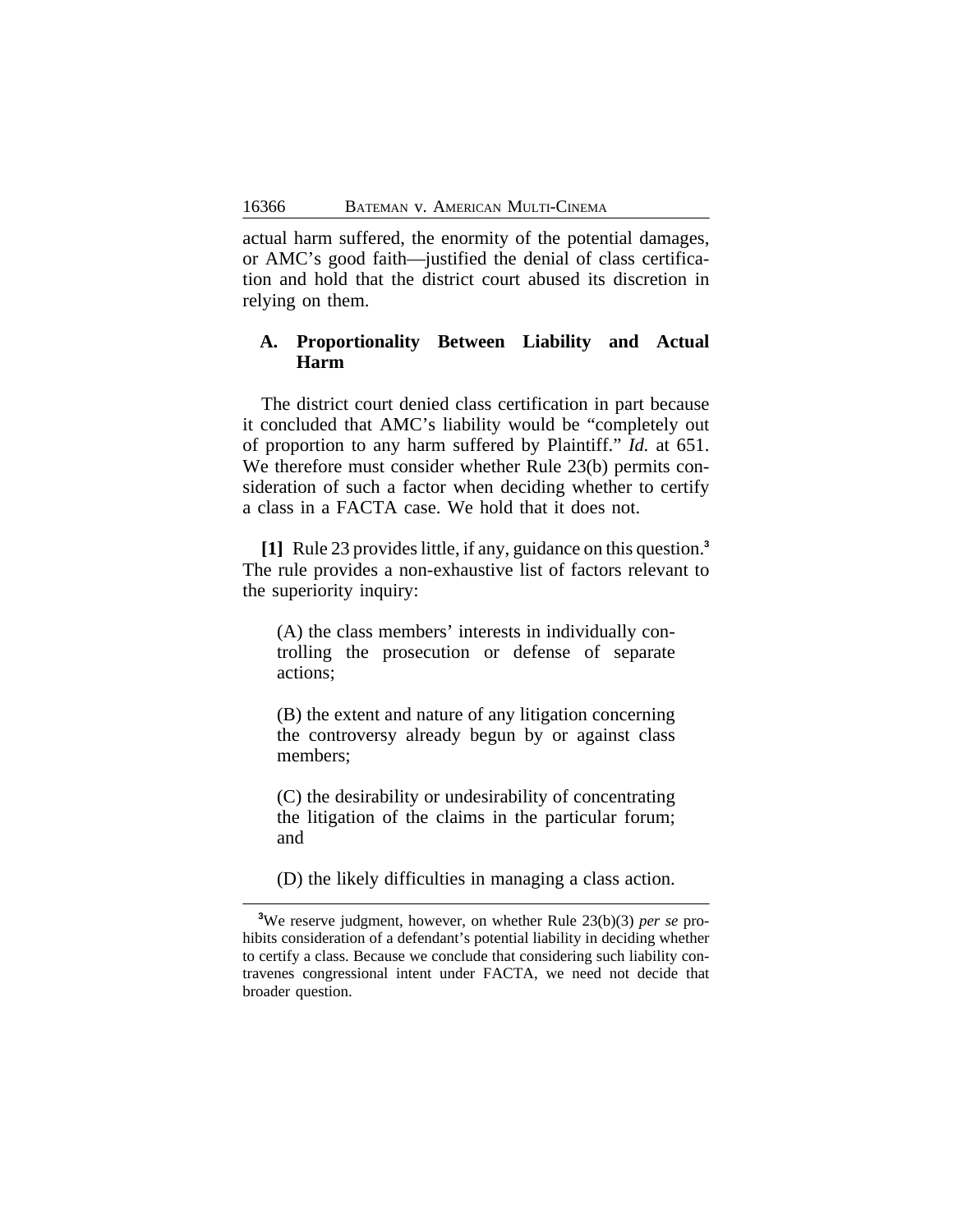Fed. R. Civ. P. 23(b)(3). None of these enumerated factors appear to authorize a court to consider whether certifying a class would result in disproportionate damages. A court may consider other, non-listed factors, however, and we have suggested that a broad inquiry is appropriate:

"Superiority must be looked at from the point of view (1) of the judicial system, (2) of the potential class members, (3) of the present plaintiff, (4) of the attorneys for the litigants, (5) of the public at large and (6) of the defendant. The listing is not necessarily in order of importance of the respective interests. Superiority must also be looked at from the point of view of the issues."

*Kamm v. Cal. City Dev. Co.*, 509 F.2d 205, 212 (9th Cir. 1975) (quoting *Katz v. Carte Blanche Corp.*, 496 F.2d 747, 760 (3d Cir. 1974)). That list, however, leaves two key questions unanswered: (1) what does it mean to look at superiority from "the point of view" of a defendant, and (2) can that inquiry consider whether the defendant's potential liability is proportional to the actual harm alleged?

Nor do the Advisory Committee Notes shed any light on the question. In its Note to Amended Rule 23, the Advisory Committee explains:

Subdivision (b)(3) encompasses those cases in which a class action would achieve economies of time, effort, and expense, and promote uniformity of decision as to persons similarly situated, without sacrificing procedural fairness or bringing about *other undesirable results*.

39 F.R.D. 69, 102-03 (emphasis added). AMC contends that imposing potential enormous and disproportional liability would constitute just such "undesirable results." The Advisory Committee, however, gives no further explanation of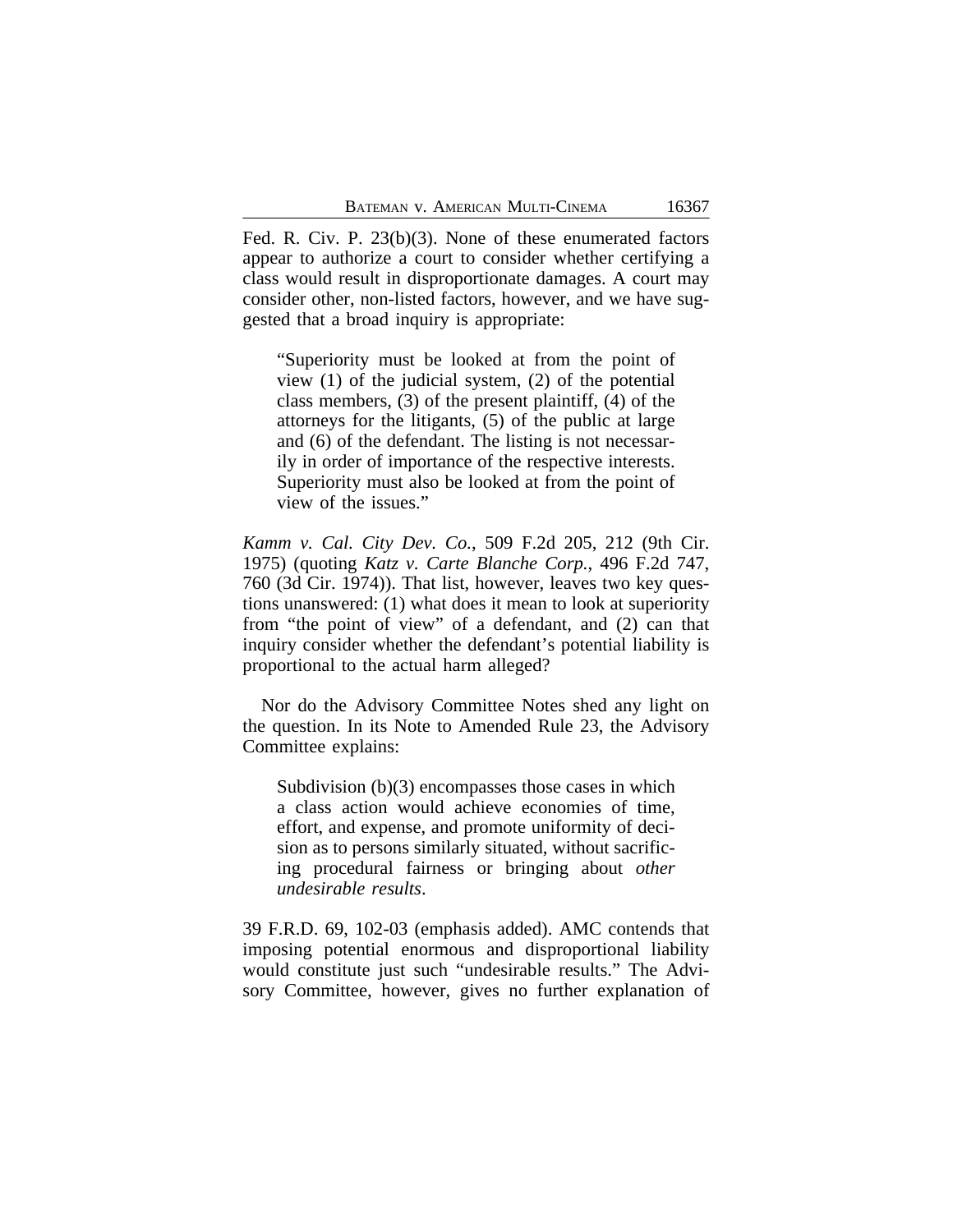what constitutes an "undesirable result[ ]," or of whether the term contemplates only procedurally undesirable results (*e.g.*, prejudicing individual plaintiffs' ability to seek redress) or also refers to substantively undesirable results (*e.g.*, potentially exposing a defendant to bankruptcy as a result of enormous liability). *Cf. Wolin v. Jaguar Land Rover N. Am., LLC,* Nos. 09-55104, 09-55105, 2010 WL 3222091, at \*6 (9th Cir. Aug. 17, 2010) ("Rule 23(b)(3)'s superiority test requires the court to determine whether maintenance of . . . litigation as a class action is efficient and whether it is fair.").

**[2]** Although neither the Rule nor its legislative history clearly expresses whether the proportionality between the actual harm caused and the defendant's potential liability is a proper superiority consideration, many courts have assumed as much. *Ratner v. Chemical Bank New York Trust Co.,* 54 F.R.D. 412 (S.D.N.Y. 1972), was the first and seminal case to deny class certification for proportionality reasons. There, the district court denied class certification in a suit against Chemical Bank for disclosure violations under the Truth in Lending Act ("TILA"). *Id.* at 413, 416. The plaintiff sought to certify a class of approximately 130,000 cardholders, each of whom would have been entitled to at least a minimum statutory damages award of \$100 under the statute. *Id.* at 414. In denying class certification, the district court concluded that a class action was not the superior method of adjudicating the claim because the plaintiff had alleged only "technical" violations, *id.* at 416,<sup>4</sup> and "the allowance of thousands of minimum recoveries like plaintiff's would carry to an absurd and stultifying extreme the specific and essentially inconsistent remedy Congress prescribed as the means of private enforcement," *id.* at 414.

**<sup>4</sup>**Unlike the "technical" violations alleged in *Ratner*, Bateman has alleged "willful" violations of FACTA. A "willful" violation is not merely "technical." In order to prevail in the lawsuit, Bateman must demonstrate either a "knowing" or "reckless" violation of the Act. *See Safeco*, 551 U.S. at 57.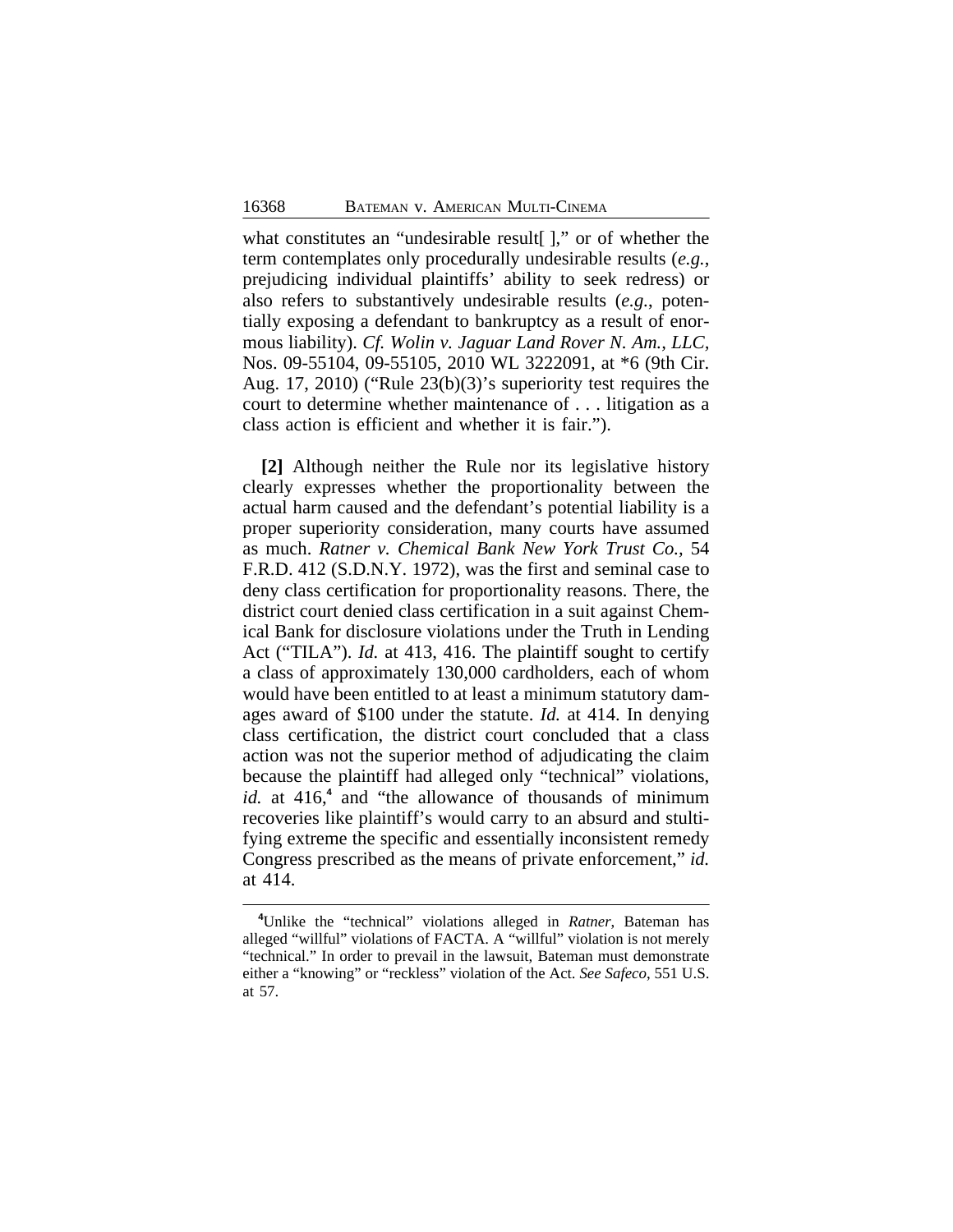Courts have heavily relied on *Ratner*'s reasoning for the proposition that Rule 23(b)(3)'s superiority requirement authorizes consideration of the proportionality between the potential damages and the actual harm.**<sup>5</sup>** *See, e.g.*, *Klay v. Humana*, *Inc.*, 382 F.3d 1241, 1271 (11th Cir. 2004); *Kline v. Coldwell, Banker & Co.*, 508 F.2d 226, 234-35 (9th Cir. *1974); Wilcox v. Commerce Bank of Kansas City*, 474 F.2d 336, 347 (10th Cir. 1973). In the context of plaintiffs seeking to certify classes in FACTA cases, *Ratner*'s reasoning has prevailed in the vast majority of district courts within this circuit. *See, e.g.*, *Azoiani v. Love's Travel Stops and Country Stores, Inc.*, No. EDCV 07-90 ODW (OPx), 2007 WL 4811627 (C.D. Cal. Dec. 18, 2007); *Vartanian v. Estyle, Inc.*, No. CV 07-0307 DSF (RCx), 2007 WL 4812286 (C.D. Cal. Nov. 26, 2007); *Saunders v. Trattoria*, No. CV 07-1060 SJO (PJWx), 2007 WL 4812287 (C.D. Cal. Oct. 23 2007); *Price v. Lucky Strike Entm't Inc.*, No. CV 07-960-ODW (MANx), 2007 WL 4812281 (C.D. Cal. Aug. 31, 2007); *Najarian v. Avis Rent A Car Sys.*, No. CV 07-588-RGK (Ex), 2007 WL 4682071 (C.D. Cal. June 11, 2007). *But see Medrano v. WCG Holdings, Inc.*, No. SACV 07-0506 JVS (RNBx), 2007 WL 4592113 (C.D. Cal. Oct. 15, 2007) (certifying a plaintiff class despite noting the potential for disproportionate and enormous liability).

By contrast, the one federal court of appeals to have addressed this issue in the context of the FCRA rejected *Ratner*'s reasoning. *See Murray v. GMAC Mort. Corp.*, 434 F.3d 948 (7th Cir. 2006). There, the Seventh Circuit reversed the district court's denial of class certification, holding that considering a defendant's potential enormous liability in the Rule

**<sup>5</sup>** It is somewhat ironic that *Ratner* has played such a prominent role in shaping the scope of the Rule 23 superiority analysis. The district judge there specifically distanced himself from the "sweeping pronouncements" about the role of Rule 23 made by the respective parties, and instead emphasized his "molecular purpose" to rule only on the "specific case at hand." 54 F.R.D. at 413.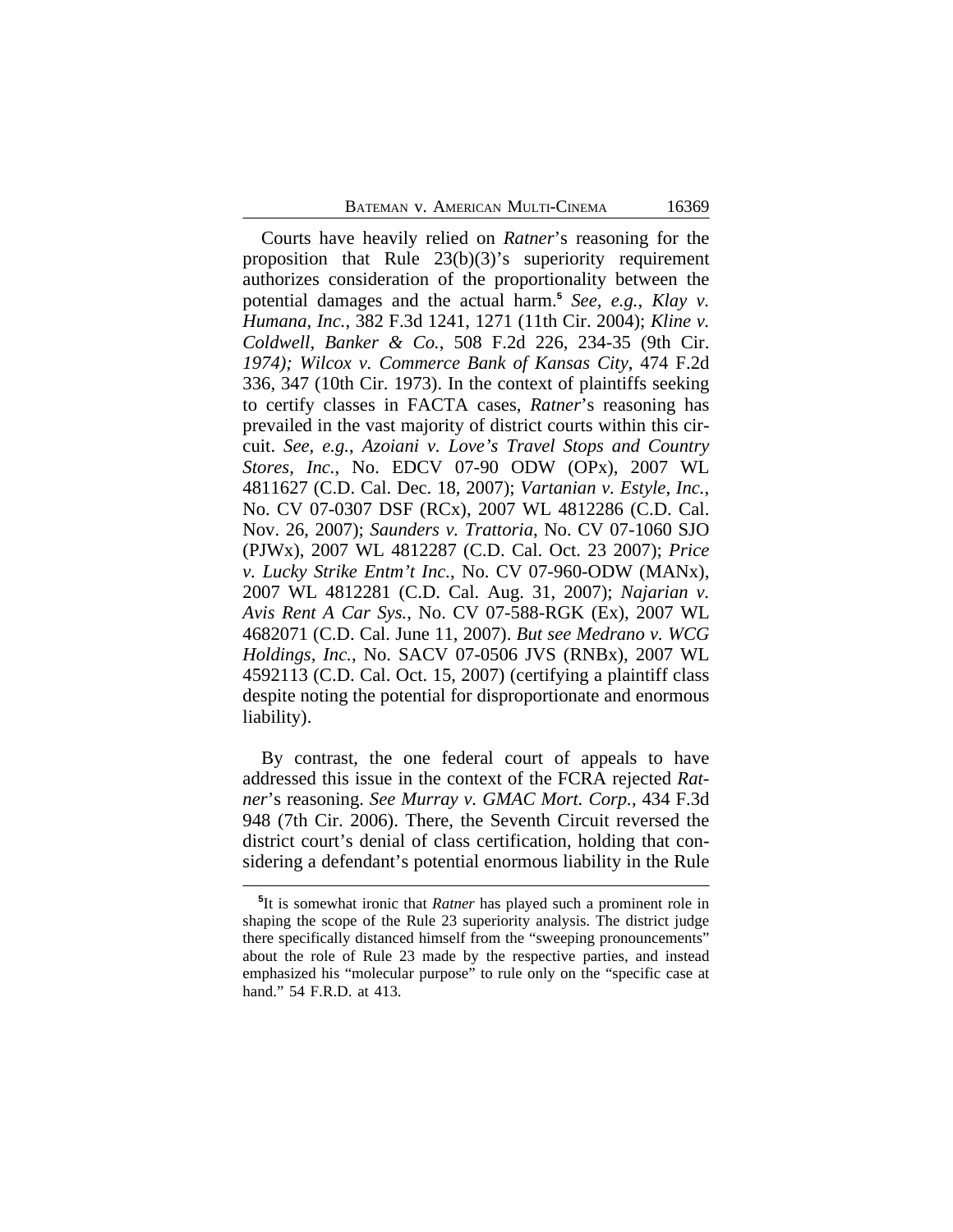23(b)(3) superiority analysis was improper. *Id.* at 953-54. Although that case did not involve an alleged violation of FACTA, the Seventh Circuit's analysis and conclusion are instructive because FACTA and other provisions of the FCRA share the same statutory damages provision, *see* 15 U.S.C. § 1681n. Accordingly, we discuss it in greater detail below.

AMC relies heavily on our opinion in *Kline v. Coldwell, Banker & Co.* to defend the district court's denial of class certification. In *Kline*, we considered an action brought against Los Angeles County real estate brokers who had allegedly conspired to fix brokerage commissions in violation of the Sherman Act. 508 F.2d at 228. The plaintiffs in that case estimated that, on the basis of 400,000 sales that occurred in Los Angeles County during the relevant class period, their collective injury potentially amounted to \$250 million. *Id.* at 234 & n.5. They therefore claimed that they were entitled to approximately \$750 million in damages under the treble damages provision of the Sherman Act. *Id.* The district court certified both a class of plaintiffs and of defendants, and an interlocutory appeal followed. *Id.* at 228-29. We reversed, holding that the action could not be maintained as a class action and that the district court abused its discretion in conducting its superiority analysis. *Id.* at 236.

Of the three justifications for our holding, one was our significant concern over the amount of damages that might be imposed jointly and severally on the individual defendants. *Id.* at 235. Specifically, we noted that, if the plaintiffs were successful, the defendants in the class would be jointly and severally liable for \$750 million. *Id.* at 234. In reversing, we reasoned that, "when 2,000 [defendant class members] are joined in an action in which each is jointly and severally liable, the liability is increased in geometric progression. Such an award against each of 2,000 real estate broker defendants would shock the conscience" and lead to an "ad absurdum result." *Id.* at 234-35. We further noted that " 'the allowance of thousands of minimum recoveries like plaintiff's would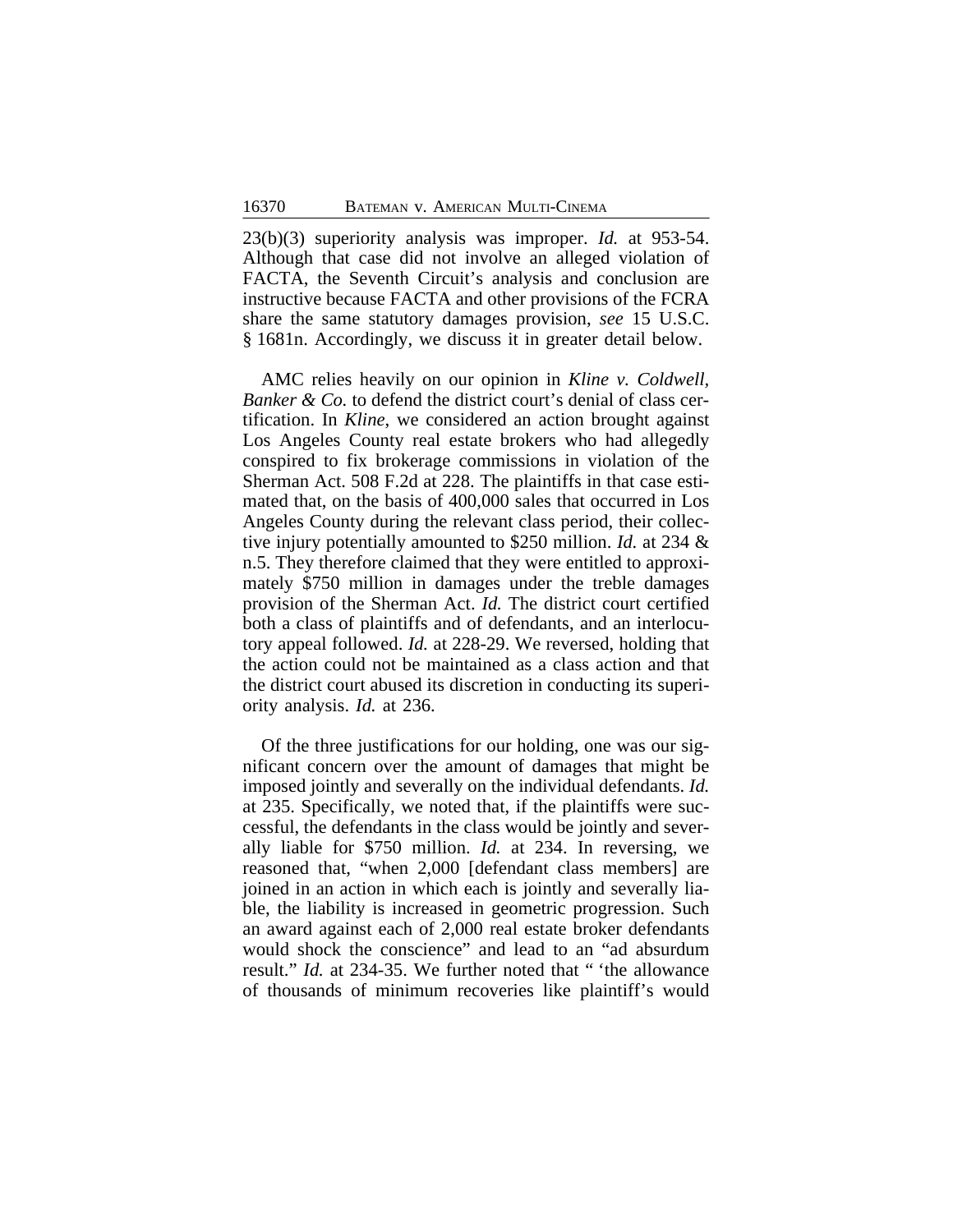carry to an absurd and stultifying extreme the specific and essentially inconsistent remedy Congress prescribed as the means of private enforcement.' " *Id.* at 234-35 (quoting *Ratner*, 54 F.R.D. at 414). Thus, we held that a class action was not the superior method of adjudicating the controversy. *Id.* at 235.

*Kline*, AMC argues, created binding circuit precedent that Rule 23(b)(3) permits consideration of the proportionality of the potential liability. That is an overbroad reading of *Kline*. The basis of *Kline*'s conclusion was not simply that potential liability would be disproportional to the harm incurred, but rather that such liability would be inconsistent with congressional intent in enacting the statutory damages provision. As *Kline* explains, the treble damages provisions in the Clayton and Sherman Acts act as statutory punitive measures in which " 'two thirds of the recovery is not remedial and inevitably presupposes a punitive purpose.' " *Id.* (quoting *Lyons v. Westinghouse Elec. Corp.*, 222 F.2d 184, 189 (2d Cir. 1955)). Thus, we concluded:

The *intent of Congress* under section 4 of the Clayton Act, 15 U.S.C.  $\lceil \S \rceil$  15, appears to have been to impose punishment upon the violator of section 1 of the Sherman Act for his own malefactions[,] not to subject him to vicarious liability by the coincidence of a class action for the staggering damages of the multitude.

*Id.* (emphasis added). That conclusion about congressional intent was particularly sound given that the Clayton and Sherman Acts were enacted before the Supreme Court created the presumption that class actions are available unless Congress expressed its contrary intent. *See Califano v. Yamasaki*, 442 U.S. 682, 700 (1979) ("In the absence of a direct expression by Congress of its intent to depart from the usual course of trying 'all suits of civil nature' under the Rules established for that purpose, class relief is appropriate in civil actions brought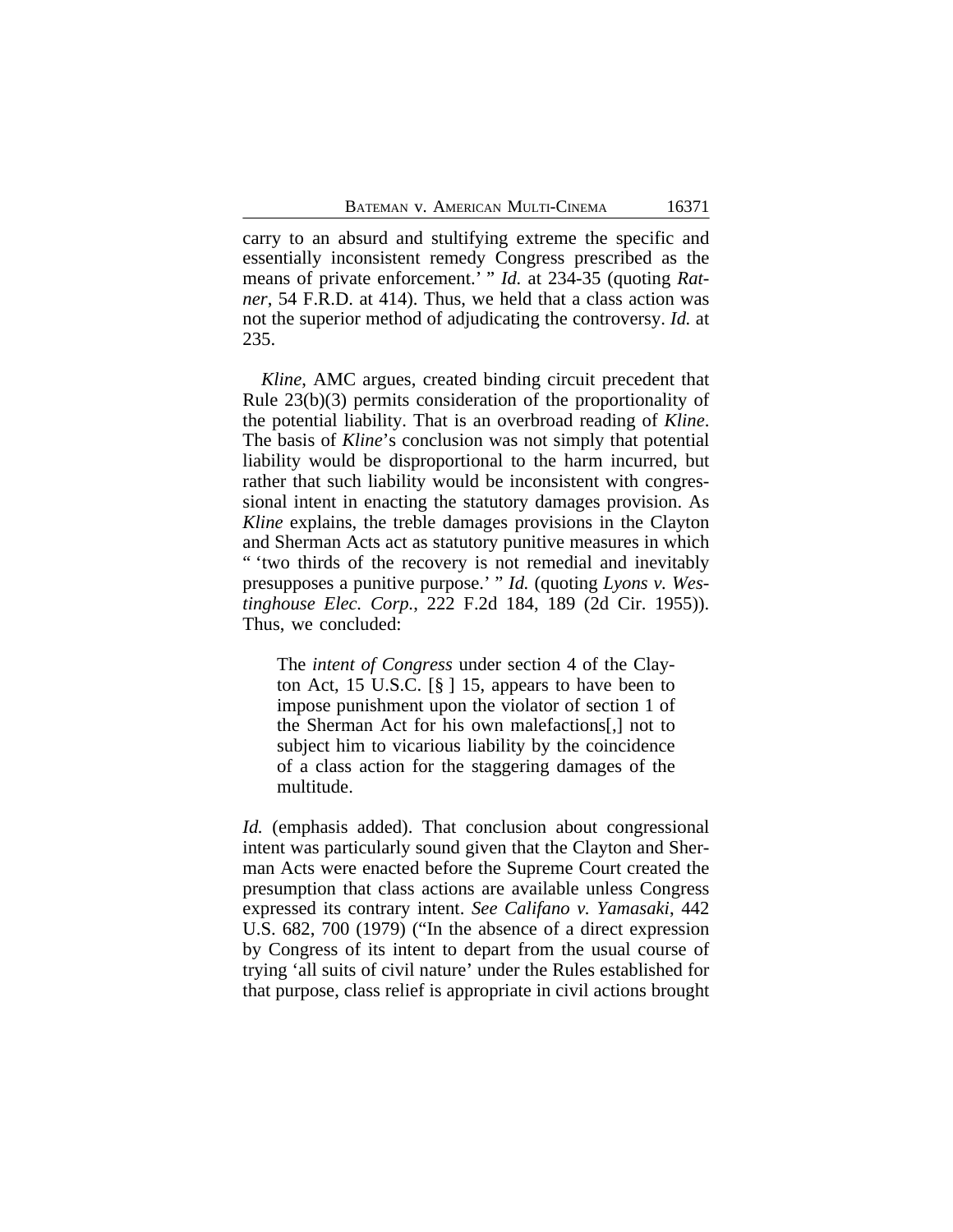in federal court . . . ."). Accordingly, Congress would not necessarily have expected class actions to be available when it created the statutory damages provisions in the Clayton and Sherman Acts, and, unlike here, the *Kline* panel could not assume as much.

**[3]** The court in *Ratner* also focused on whether the potentially enormous liability would be consistent with congressional intent in creating the statutory damages provision. *See* 54 F.R.D. at 414 ("[T]he allowance of thousands of minimum recoveries like plaintiff's would carry to an absurd and stultifying extreme the specific and essentially inconsistent remedy *Congress prescribed* as the means of private enforcement." (emphasis added)). We think it clear that the Rule 23(b)(3) superiority analysis must be consistent with the congressional intent in enacting a particular statutory damages provision. While Rule 23 affords district courts "wide discretion" in deciding whether to certify a class, *Dukes v. Wal-Mart Stores, Inc.*, 603 F.3d 571, 594 (9th Cir. 2010) (en banc), the district court was obliged to exercise that discretion in light of the objectives of FACTA. *Cf. Hecht Co. v. Bowles*, 321 U.S. 321, 331 (1944) (holding that, in considering whether to impose an injunction under the Emergency Price Control Act, the district court's discretion "must be exercised in light of the objectives of the Act"); *Thorne v. City of El Segundo*, 802 F.2d 1131, 1133 (9th Cir. 1986) ("Although the district court has wide discretion in fashioning appropriate Title VII remedies, that discretion must be exercised in light of the objectives of Title VII . . . ."); *see also Albemarle Paper Co. v. Moody*, 422 U.S. 405, 416 (1975) (noting that a decision calling for the exercise of discretion "hardly means that it is unfettered by meaningful standards or shielded from thorough appellate review"); *Watkins v. Simmons & Clark, Inc.*, 618 F.2d 398, 402 (6th Cir. 1980) (noting that while " '(s)tudents of [Rule 23] have been led generally to recognize that its broad and open-ended terms call for the exercise of some considerable discretion of a pragmatic nature,' that discretion must often be limited by consid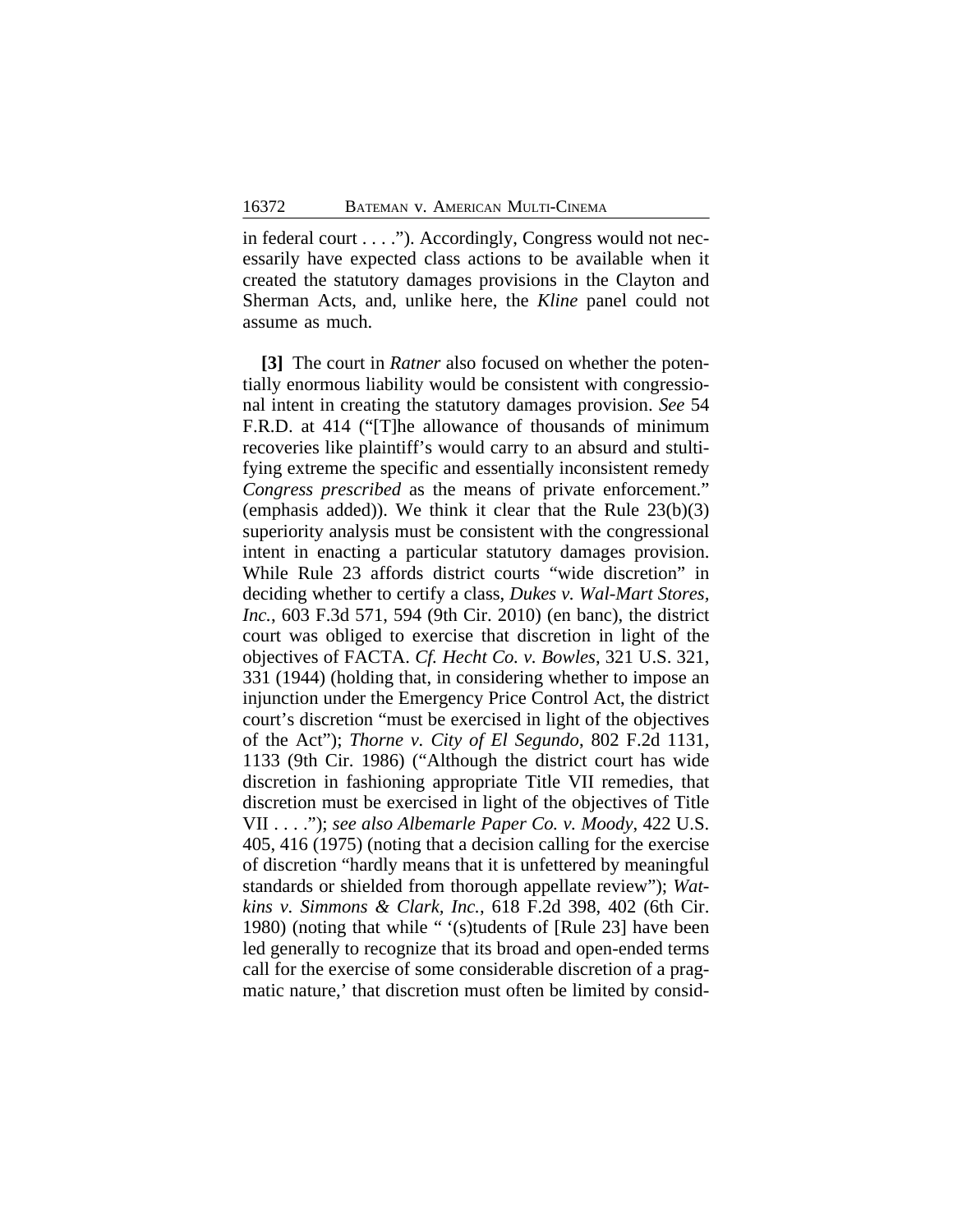erations in addition to those set forth in the Rule" (quoting *Ratner*, 54 F.R.D. at 416)).

**[4]** Therefore, in accord with these principles and *Kline*'s reasoning, we look to FACTA itself for evidence of congressional intent as to the appropriateness of class certification in such cases. Specifically, we must examine FACTA to determine whether the denial of class certification is consistent with congressional intent and FACTA's remedial scheme where a district court concludes that potential liability is disproportionate to any actual harm.

## *1. Background on FACTA*

**[5]** In an effort to combat identity theft, in 2003 Congress enacted FACTA, which amended the FCRA, 15 U.S.C. §§ 1681-1681x. *See* Pub. L. 108-159, 117 Stat. 1952 (2003). FACTA provides, in relevant part, that "no person that accepts credit cards or debit cards for the transaction of business shall print more than the last 5 digits of the card number or the expiration date upon any receipt provided to the cardholder at the point of the sale or transaction." 15 U.S.C.  $§ 1681c(g)(1)$ . Congress imposed civil liability for willful noncompliance in the amount of "any actual damages sustained by the consumer as a result of the failure or damages of not less than \$100 and not more than \$1,000." *Id.* § 1681n(a)(1)(A). In addition, FACTA allows prevailing parties to recover attorneys' fees and costs. *Id.* § 1682n(a)(3).

In response to misunderstandings about the truncation requirements, Congress amended FACTA in 2008 with the Clarification Act. Apparently, a significant number of merchants had erroneously concluded that merely truncating the account number down to the last five digits while leaving the expiration date displayed would satisfy FACTA's requirements. *See* Clarification Act § 2(a)(3),122 Stat. at 1565. After the deadline for compliance passed, hundreds of lawsuits were filed alleging that the companies' failure to remove the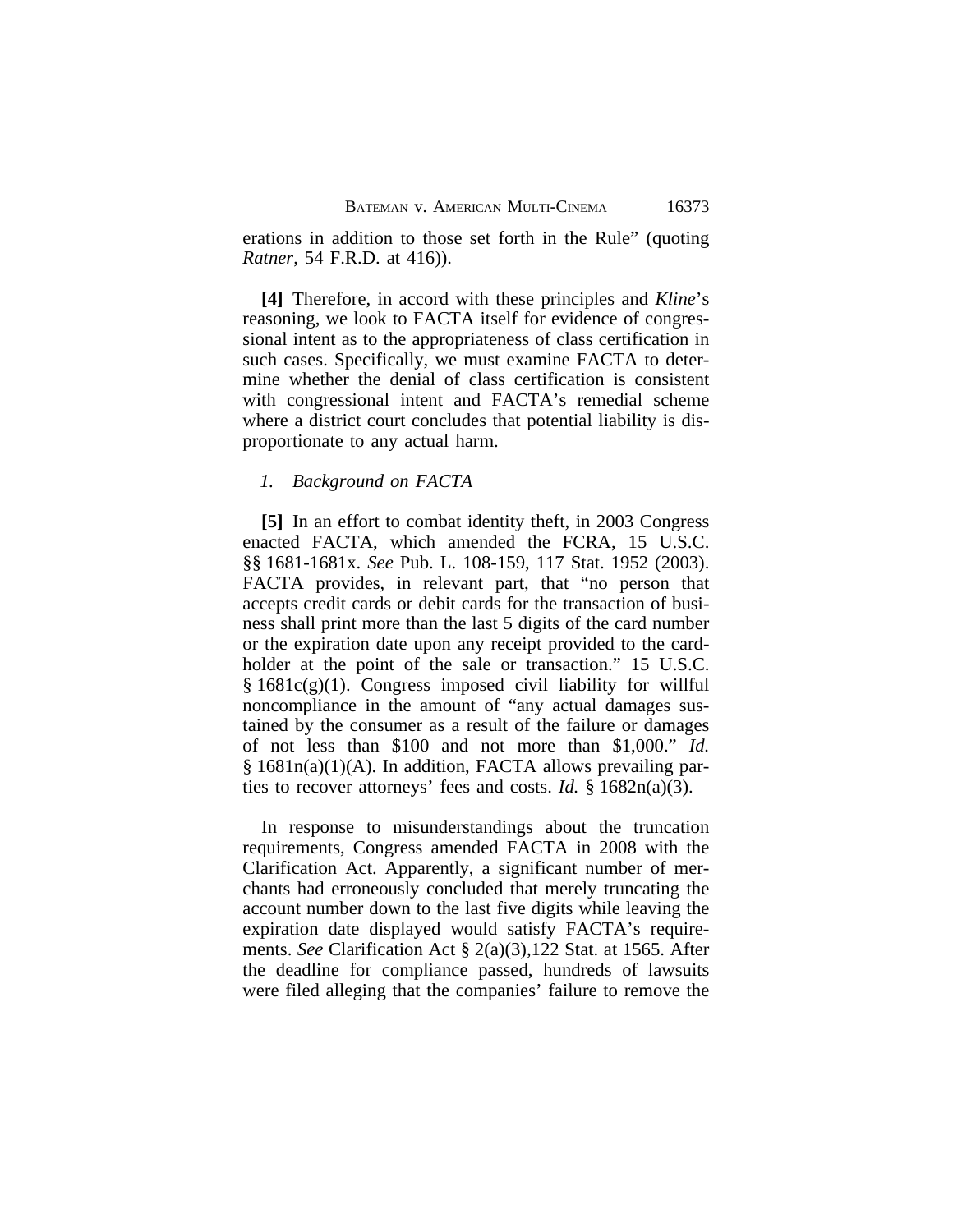expiration date constituted willful violations of FACTA. *Id.* § 2(a)(4), 122 Stat. at 1565. In response, Congress amended the "willful noncompliance" requirement of FACTA to insulate from liability any person who printed an expiration date on a receipt between December 4, 2004, and June 3, 2008, so long as they otherwise complied with FACTA's requirements. *Id.* § 3(a), 122 Stat. at 1566 (codified at 15 U.S.C. § 1681n(d)). As expressly stated in the bill, the Clarification Act aimed "to ensure that consumers suffering from any actual harm to their credit or identity are protected while simultaneously limiting abusive lawsuits that do not protect consumers but only result in increased cost to business and potentially increased prices to consumers." *Id.* § 2(b), 122 Stat. at 1566.

## *2. Statutory Analysis of FACTA*

Unfortunately, neither FACTA nor the Clarification Act addresses the availability of class actions. Where a statute is silent on the availability of class relief, the Supreme Court has instructed that we presume it to be available in all "civil actions brought in federal court." *Califano*, 442 U.S. at 700. Accordingly, as neither FACTA nor the Clarification Act contain a "direct expression" to the contrary, we must presume that Congress intended class relief to be available. That, of course, does not mean that a court necessarily must allow a plaintiff to seek class relief. Rather, it means that a court cannot deny class certification where plaintiffs have otherwise met the requirements of Rule 23.

We therefore must decide whether a plaintiff satisfies Rule 23's requirements where certification of a class would threaten to impose liability disproportionate to the harm caused. As we have explained, the touchstone of this determination is whether denying class certification on this ground is consistent with congressional intent. We conclude that it is not.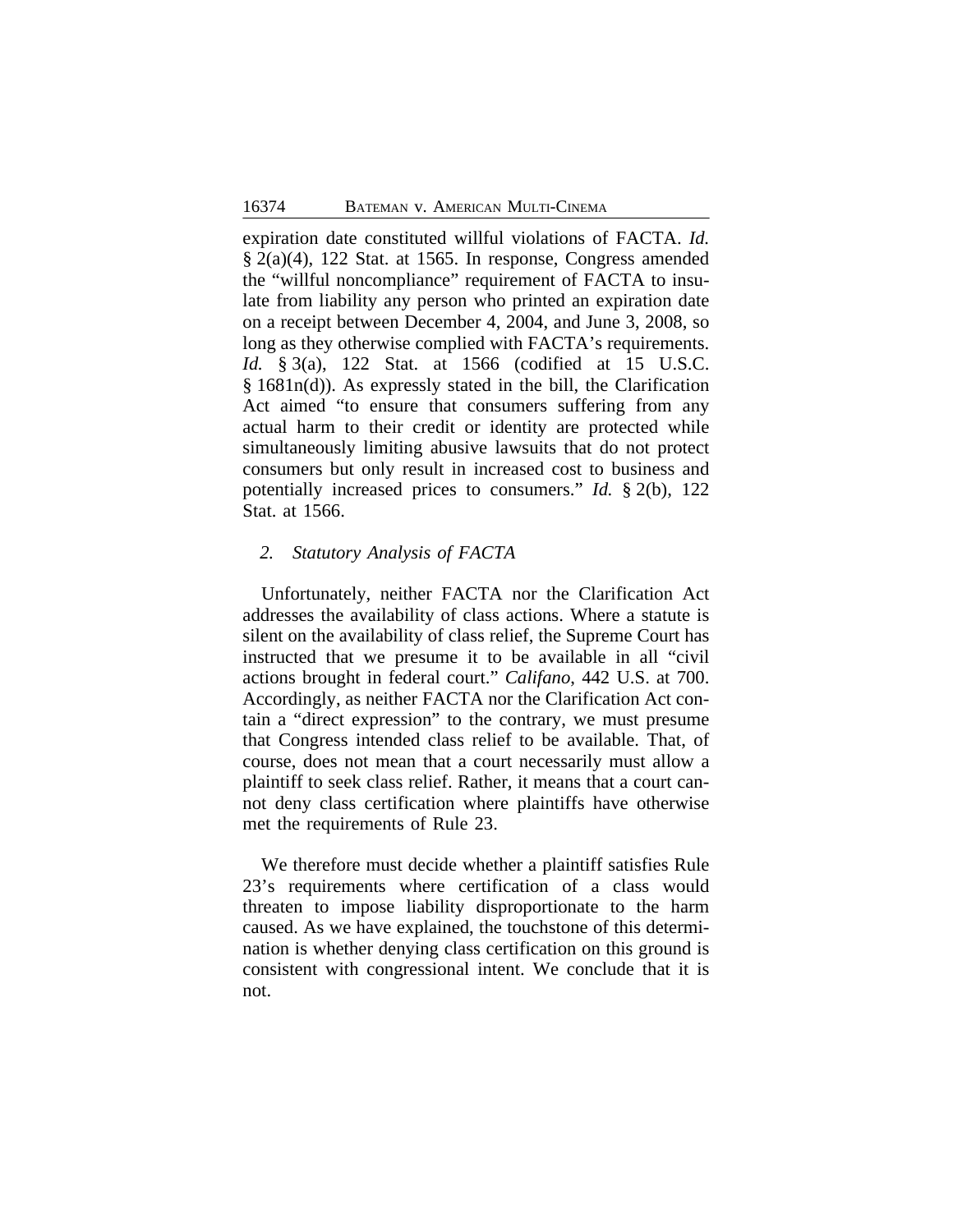**[6]** We begin, as always, with the plain language of the statute. *See United States v. Mohrbacher*, 182 F.3d 1041, 1048 (9th Cir. 1999). The express terms of the statute provide that upon proving a willful violation,**<sup>6</sup>** a plaintiff may recover "any actual damages sustained by the consumer as a result of the failure or damages of not less than \$100 and not more than  $$1,000."$  15 U.S.C.  $$1681n(a)$ . Importantly, the statute does not place a cap on these damages in the case of class actions, does not indicate any threshold at which courts are free to award less than the minimum statutory damages, and does not limit the number of individuals that can be certified in a class or the number of individual actions that can be brought against a single merchant.

**[7]** Although the congressional record is silent about why Congress provided for statutory damages in these amounts,**<sup>7</sup>** we presume that the statutory damages serve a compensatory function. *See L.A. News Serv. v. Reuters Television Int'l., Ltd.*, 149 F.3d 987, 996 (9th Cir. 1998) (noting that awards of statutory damages can serve compensatory, punitive and/or deterrent purposes). That Congress provided a consumer the option of recovering either actual or statutory damages, but not both, supports the presumption that they serve the same purpose. We further note that Congress provided for punitive damages in addition to any actual or statutory damages, *see* 15 U.S.C  $§$  1681n(a)(2), which further suggests that the statutory damages provision has a compensatory, not punitive, purpose. *See Harris v. Mexican Specialty Foods, Inc.*, 564 F.3d 1301, 1312

**<sup>6</sup>** *See supra* footnote 2.

**<sup>7</sup>**Nor does the legislative history of the FCRA shed any light on the purpose of the statutory damages provision. No committee report accompanied the final bill. In fact, there was no discussion on how Congress arrived at the range of statutory damages or the appropriateness of that remedy. A 1993 Senate Report mentions that the civil liability provisions were added in order to assist consumers in "protect[ing] their privacy" and to "ensure the accuracy of information in their files." S. Rep. No. 103-209, at 6 (1993). That statement of purpose, however, does not speak to Congress's specific intent in enacting the remedial scheme.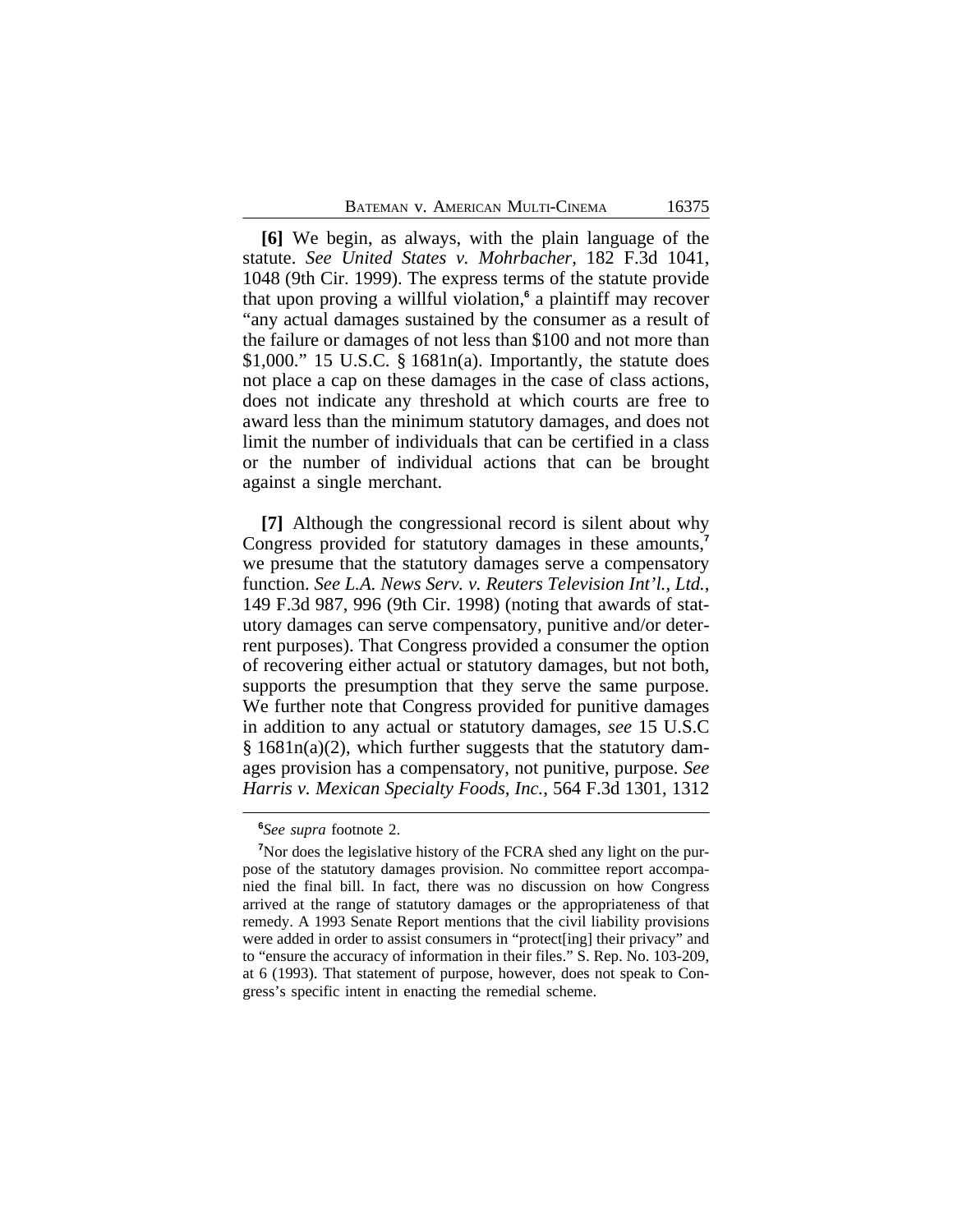(11th Cir. 2009) (concluding that, because FACTA provides separately for punitive damages, the statutory damages provision is not punitive).

The need for statutory damages to compensate victims is plain. The actual harm that a willful violation of FACTA will inflict on a consumer will often be small or difficult to prove. As the Seventh Circuit similarly noted in *Murray*, under the FCRA "individual losses, if any, are likely to be small—a modest concern about privacy, a slight chance that information would leak out and lead to identity theft. That actual loss is small and hard to quantify is why statutes such as the Fair Credit Reporting Act provide for modest damages without proof of injury." 434 F.3d at 953.

**[8]** In addition to that compensatory function, FACTA's actual and statutory damages provisions also effectuate the Act's deterrent purpose. *See L.A. News Serv.*, 149 F.3d at 996 (noting that statutory damages help "sanction and vindicate the statutory policy of discouraging infringement" (internal quotation marks omitted)). In fashioning FACTA, Congress aimed to "restrict the amount of information available to identity thieves." 149 Cong. Rec. 26,891 (2003) (statement of Sen. Shelby). Allowing consumers to recover statutory damages furthers this purpose by deterring businesses from willfully making consumer financial data available, even where no actual harm results.

**[9]** The factors that a court considers when assessing the superiority of a class action under Rule 23(b)(3) must be consistent with these dual purposes of FACTA's statutory damages remedy. *Cf. Kline*, 508 F.2d at 235 (concluding that class certification would be inconsistent with Congress's intent to limit punitive damages to an amount only three times the harm an individual defendant caused). Congress expressly created a statutory damages scheme that intended to compensate individuals for actual or potential damages resulting from FACTA violations, without requiring individuals to prove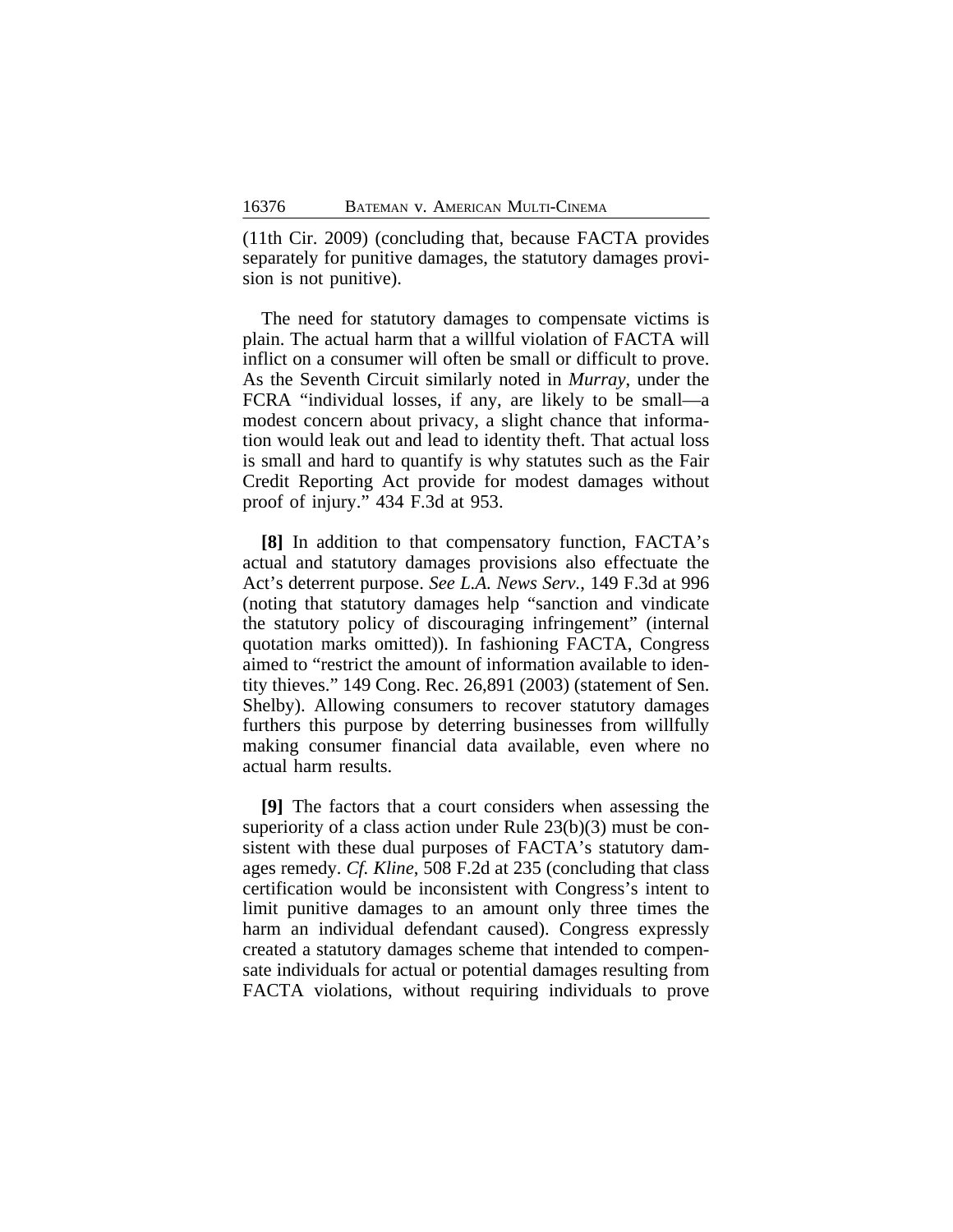actual harm. Thus, irrespective of whether Bateman and all the potential class members can demonstrate actual harm resulting from a willful violation, they are entitled to statutory damages. There is no language in the statute, nor any indication in the legislative history, that Congress provided for judicial discretion to depart from the \$100 to \$1000 range where a district judge finds that damages are disproportionate to harm. Further, we cannot surmise a principled basis for determining when damages are and are not "proportionate" to actual harm. Indeed, one might plausibly argue that a \$1000 award, or even a \$100 award, for a single violation of FACTA, without any allegation of harm, is not proportionate. But the plain text of the statute makes absolutely clear that, in Congress's judgment, the \$100 to \$1000 range *is* proportionate and appropriately compensates the consumer. That proportionality does not change as more plaintiffs seek relief; indeed, the size of AMC's potential liability expands at exactly the same rate as the class size. In the absence of any showing that courts have the discretion to modify this remedial scheme, we agree with the Seventh Circuit that "it is not appropriate to use procedural devices to undermine laws of which a judge disapproves." *Murray*, 434 F.3d at 954.

**[10]** To the extent that statutory damages also serve a deterrent purpose, a court undermines that purpose in denying class certification on the basis of the proportionality of actual harm and statutory liability. Congress, in its legislative judgment, specified the range of damages that it considered sufficient to have a deterrent effect. Despite Congress's awareness of the availability of class actions, it set no cap on the total amount of aggregate damages, no limit on the size of a class, and no limit on the number of individual suits that could be brought against a merchant. Allowing denial of class certification because of the sheer number of violations and amount of potential statutory damages would allow the largest violators of FACTA to escape the pressure of defending class actions and, in all likelihood, to escape liability for most violations. In other words, whatever risk of overdeterrence class certifi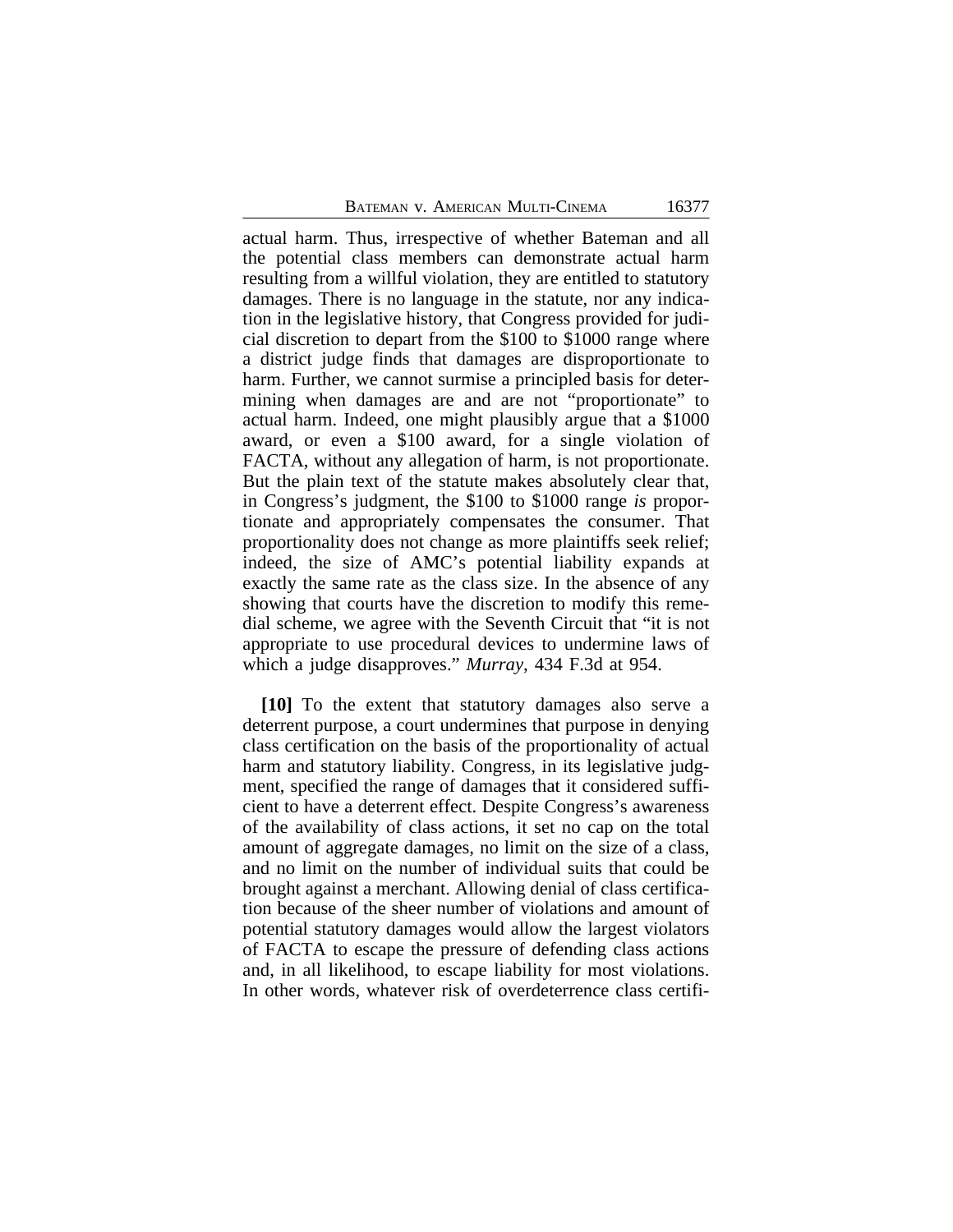cation poses, refusing to certify a class on these grounds poses the risk of significant underdeterrence.

To deny class certification based on the potential amount of damages as compared to the extent of harm presumes that Congress left it to the courts to evaluate the relative amount of liability necessary to serve the statute's compensatory and deterrent purposes. Despite the absence of anything in the text or legislative history of the statute explicitly delegating such authority, AMC suggests it can be inferred from language in the Clarification Act. Specifically, AMC points to the following language in the Clarification Act's "Findings" section:

(4) Almost immediately after the deadline for compliance [with FACTA] passed, hundreds of lawsuits were filed alleging that the failure to remove the expiration date was a willful violation of the Fair Credit Reporting Act even where the account number was properly truncated.

(5) None of these lawsuits contained an allegation of harm to any consumer's identity.

(6) Experts in the field agree that proper truncation of the card number, by itself as required by the amendment made by the Fair and Accurate Credit Transactions Act, regardless of the inclusion of the expiration date, prevents a potential fraudster from perpetrating identity theft or credit card fraud.

(7) *Despite repeatedly being denied class certification*, the continued appealing and filing of these lawsuits represents a significant burden on the hundreds of companies that have been sued and could well raise prices to consumers without corresponding consumer protection benefit.

Clarification Act  $\S 2(a)(3)$ , 122 Stat. at 1565-66 (emphasis added). According to AMC, these findings evidence Con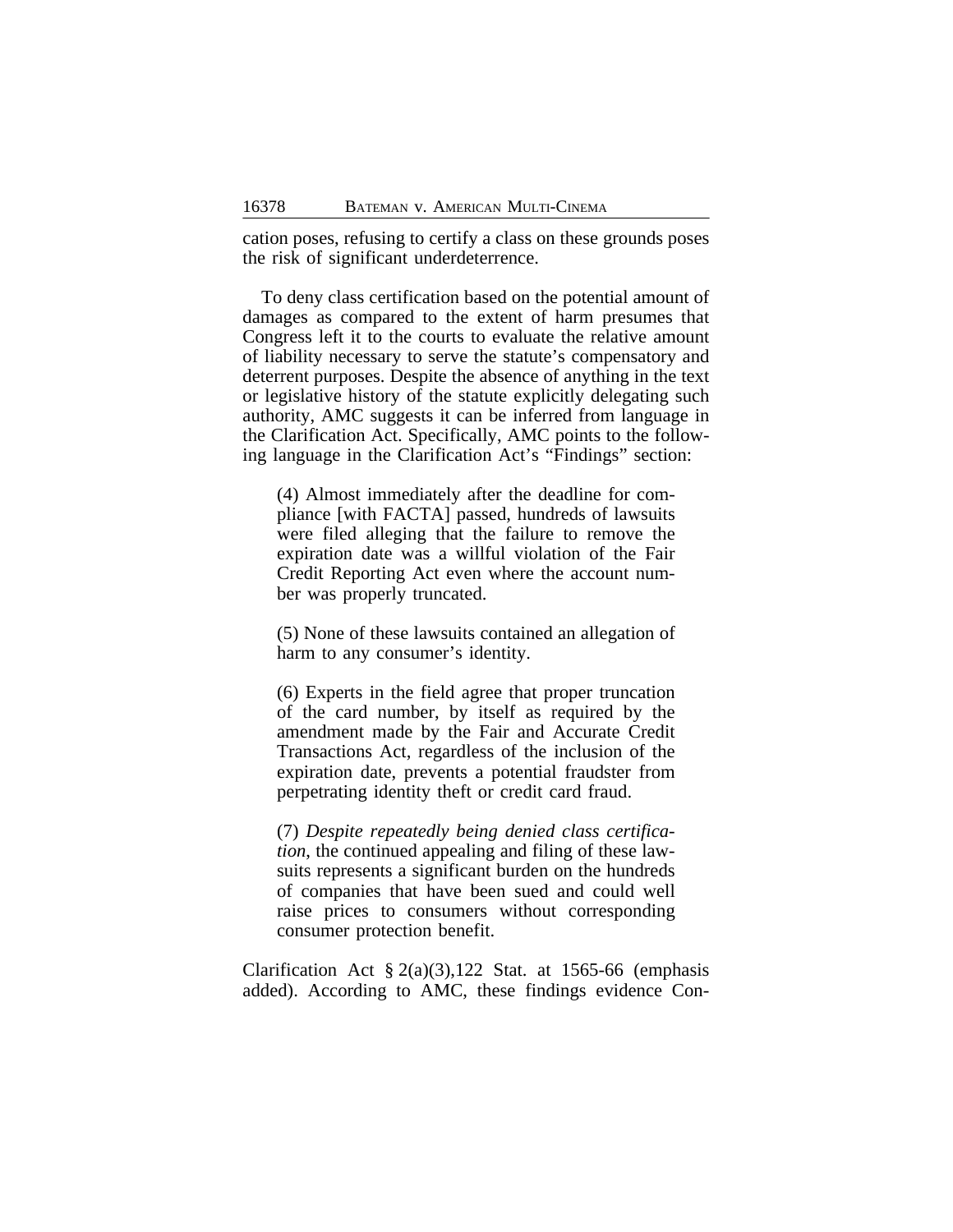gress's approval of court rulings that denied class certification on the ground that damages would be disproportionate to actual harm. We disagree.

While some courts had denied class certification under FACTA on superiority grounds at the time the Clarification Act was enacted in June 2008, other courts had granted certification despite superiority arguments like AMC's. *See, e.g.*, *Redmon v. Uncle Julio's of Ill., Inc.*, 249 F.R.D. 290 (N.D. Ill. Mar. 7, 2008); *Reynoso v. S. Cnty. Concepts*, No. SACV07- 373-JVS (RCx), 2007 WL 4592119 (C.D. Cal. Oct. 15, 2007). Because we must presume that Congress is aware of "past judicial interpretations and practices" when it legislates, *In re Egebjerg*, 574 F.3d 1045, 1050 (9th Cir. 2009), we must presume Congress was aware of this split among district courts as to whether these types of actions should be certified. In the midst of this disagreement, Congress stepped in to amend FACTA, and yet did nothing to limit the availability of class relief or the amount of aggregate damages. Had Congress been sufficiently concerned about disproportionate damages as a result of class actions, it would have limited class availability or aggregate damages. Yet Congress did nothing of the sort and instead merely imposed a retroactive immunity for a sub-class of merchants who misunderstood FACTA's requirements.

Where Congress in the past has been confronted with concerns over disproportionate, potentially enormous statutory damage awards, it has acted decisively to make its intent clear. Responding to the problem identified in *Ratner*, Congress amended TILA's civil liability provision in 1974. Act of Oct. 28, 1974, Pub. L. No. 93-495, § 408(a), 88 Stat. 1500, 1518. As evidenced by the Report of the Senate Banking Committee, Congress was aware of the potentially enormous liability facing defendants where TILA claims were pursued as class actions. In relevant part, that report stated:

A problem has arisen in applying minimum liability provisions in class action suits involving millions of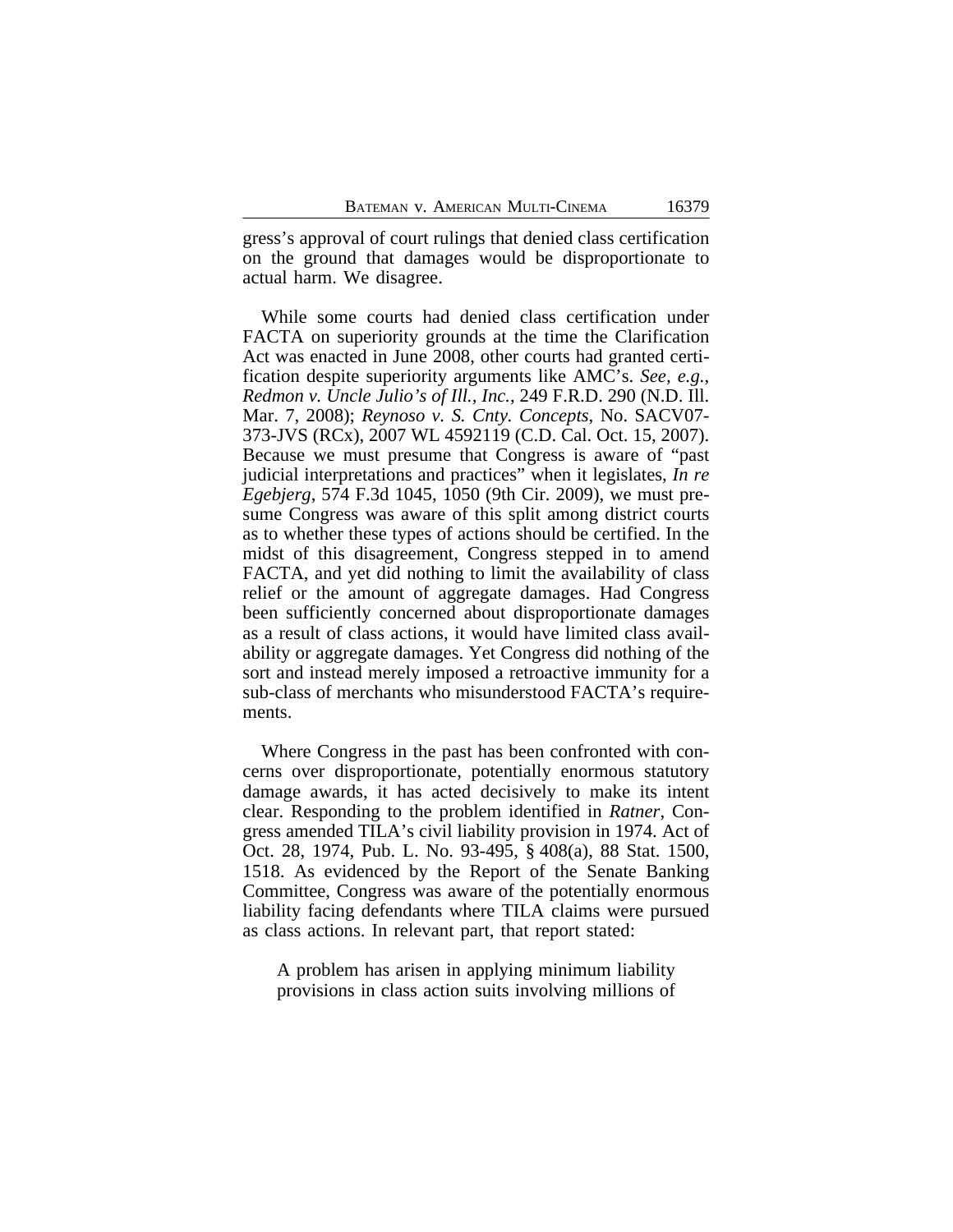consumers. If each member of the class is entitled to a minimum award of \$100, a creditor's liability can be enormous.

. . .

The purpose of the civil penalties section under Truth in Lending was to provide creditors with a meaningful incentive to comply with the law without relying upon an extensive new bureaucracy. However, the Committee feels this objective can be achieved without subjecting creditors to enormous penalties for violations which do not involve actual damages and may be of a technical nature. Putting a reasonable limit on a creditor's maximum class action liability would seem to be in the best interests of both creditors and consumers.

S. Rep. No. 93-278, at 14 (1973). Accordingly, Congress added a provision to TILA limiting aggregate statutory damages. Act of Oct. 28, 1974 § 408(a), 88 Stat. at 1518 (codified as amended at 15 U.S.C.  $\S 1640(a)(2)(B)$  (capping class action damage awards at \$500,000 or one percent of the defendant's net worth). Congress has similarly capped class action awards under other statutes. *See* 15 U.S.C. § 1692k(a)(2)(B) (setting the same limit under Fair Debt Collection Practices Act). Yet here, faced with precisely the same issue, Congress chose to remain silent and not to impose any limits on aggregate relief.

We therefore are not convinced that this passing reference to denial of class certification is sufficient to overcome the plain text of the statute and congressional silence on the issue of class relief, both of which strongly suggest that the proportionality of the damages is an irrelevant consideration in effectuating FACTA's compensatory and deterrence purposes.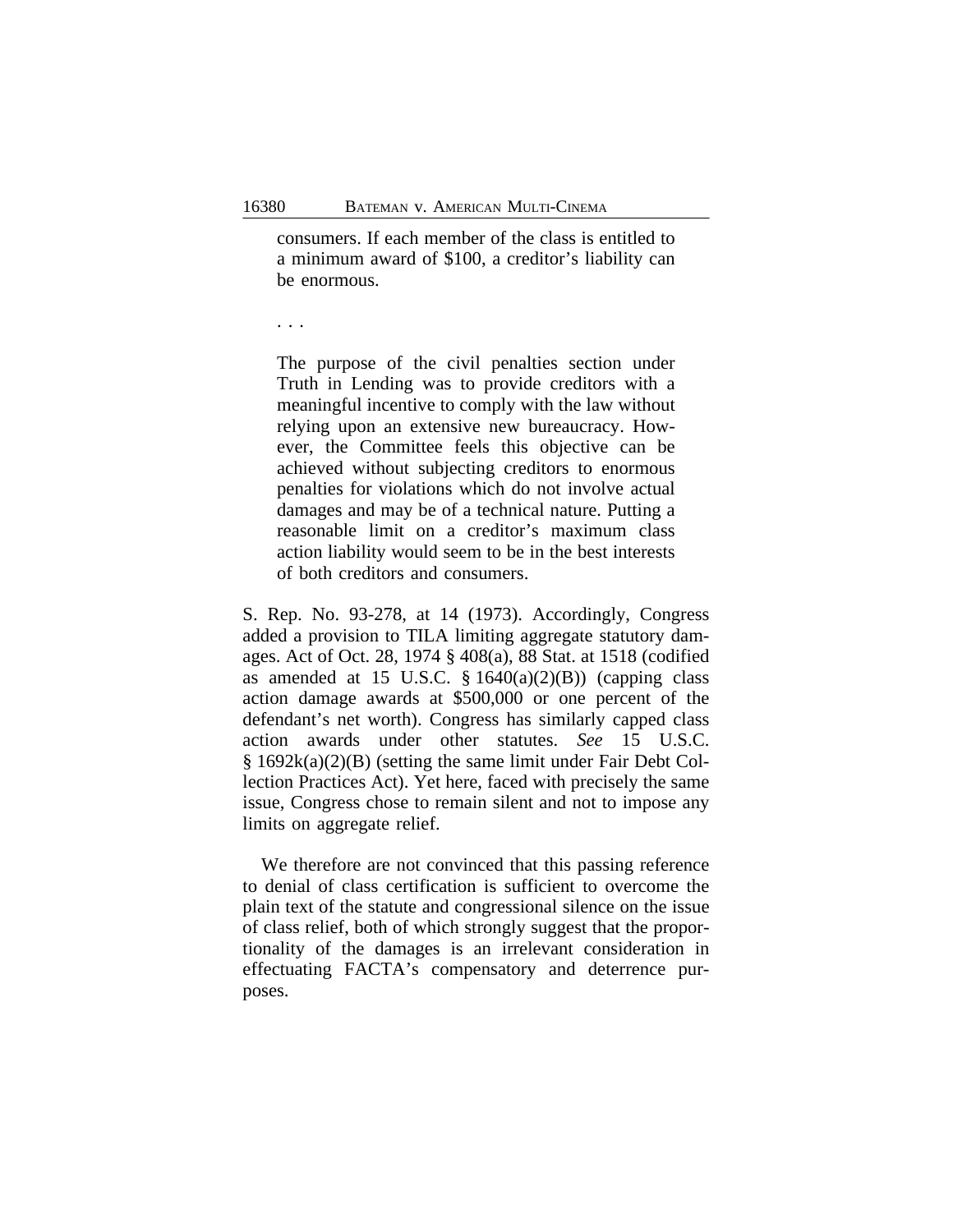We also note an additional problem with AMC's position. AMC would have us leave it to the discretion of district courts to decide whether a potential award would be so disproportionate to the actual harm that a class action would not be the superior method of adjudication. Yet such unguided discretion results in decidedly non-uniform decisions about class certification. For example, in *Price v. Lucky Strike Entm't*, 2007 WL 4812281, a district court refused to certify a class of approximately 33,000 plaintiffs seeking damages under FACTA, none of whom had alleged any actual harm. Meanwhile, a different district court in the same district certified a class of approximately 32,000 individuals seeking statutory damages under FACTA who also had alleged no harm, concluding that "the magnitude of the potential damage award does not affect the superiority of a class action for adjudication of this dispute." *See Medrano v. WCG Holdings, Inc.*, No. SACV 07-0506 JVS (RNBx), 2007 WL 4592113, at \*6 (C.D. Cal. Oct. 15, 2007). We cannot ascribe to Congress an intent to allow FACTA's deterrent and compensatory impact to vary according to the discretionary policy judgments of district judges.

**[11]** We therefore hold that the district court abused its discretion in considering the proportionality of the potential liability to the actual harm alleged in its Rule  $23(b)(3)$ superiority analysis.

#### **B. Enormous Liability**

Having concluded that the proportionality of the potential liability to actual harm was an improper consideration under FACTA, we turn to the district court's second justification: that "class treatment would render the magnitude of the defendant's liability enormous." We hold that such a consideration is not an appropriate reason to deny class certification under Rule 23(b)(3).

It is widely accepted that class certification "may force a defendant to settle rather than incur the costs of defending a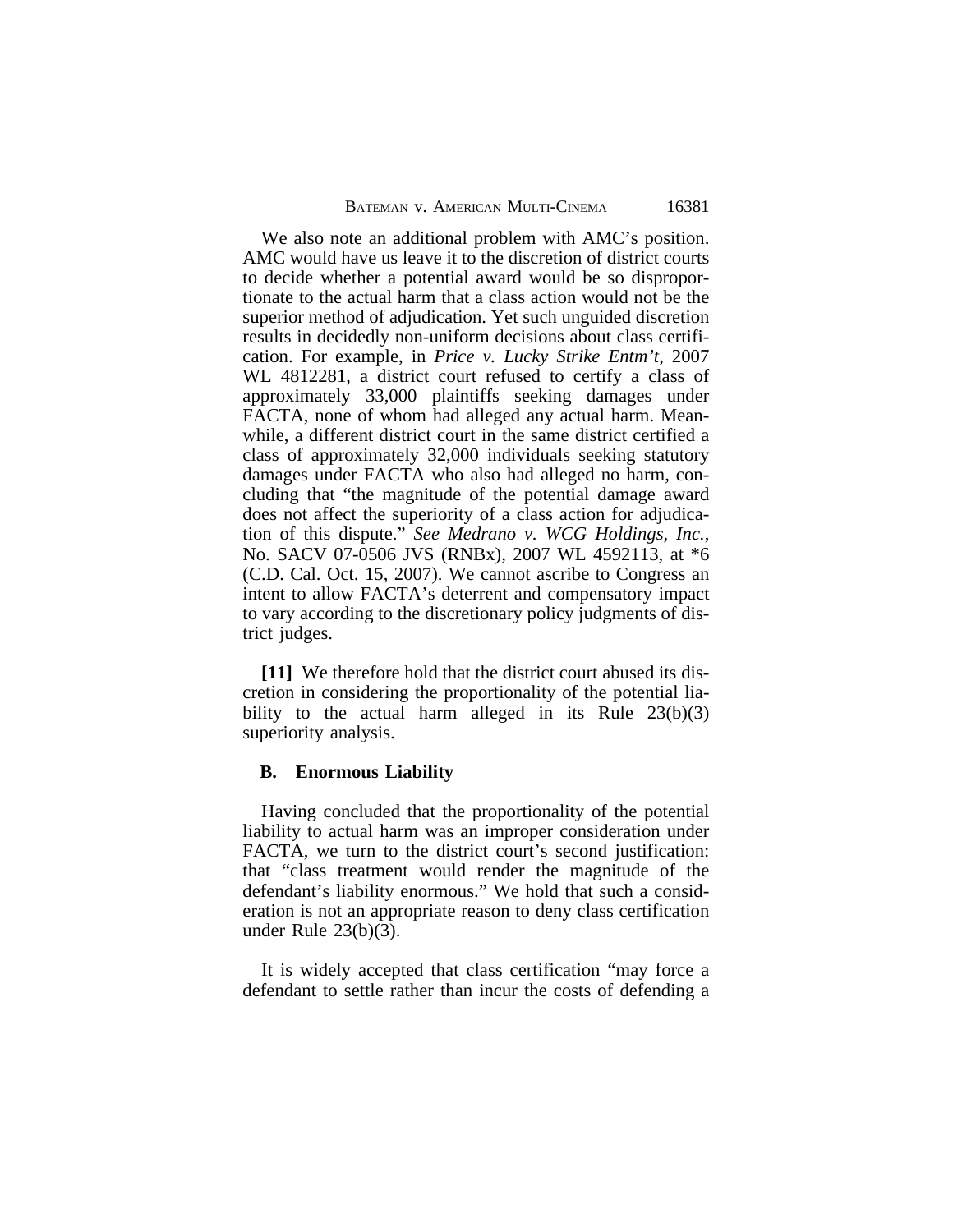class action and run the risk of potentially ruinous liability." Fed. R. Civ. P. 23, Advisory Committee Notes to 1998 Amendments. Indeed, "[e]ven in the mine-run case, a class action can result in 'potentially ruinous liability.' " *Shady Grove*, 130 S. Ct. at 1465 n.3 (Ginsburg, J., dissenting) (quoting Fed. R. Civ. P. 23, Advisory Committee Notes to 1998 Amendments); *see also Prado-Steiman ex rel. Prado v. Bush*, 221 F.3d 1266, 1274 (11th Cir. 2000) ("[E]ven ordinary class certification decisions by their very nature may radically reshape a lawsuit and significantly alter the risk-benefit calculation of the parties . . . ."); *Turoff v. Union Oil Co. of Cal.*, 61 F.R.D. 51, 54 (N.D. Ohio 1973) ("In many fields, ranging from mortgage foreclosures to securities laws, the courts enforce recoveries which result in bankruptcy without indulging in the legislative function of ruling that the law permitting such a recovery could not have been intended to harm anyone to such a degree.").

The decision to certify a class thus necessarily "places pressure on the defendant to settle even unmeritorious claims." *Shady Grove*, 130 S. Ct. at 1465 n.3 (Ginsburg, J., dissenting). *See also Coopers & Lybrand v. Livesay*, 437 U.S. 463, 476 (1978) ("Certification of a large class may so increase the defendant's potential damages liability and litigation costs that he may find it economically prudent to settle and to abandon a meritorious defense."). We have held, however, that "[t]he fairness of the pressure i.e., the sociological merits of the small claims class action[,] is not a question for us to decide." *Blackie v. Barrack*, 524 F.2d 891, 899 (9th Cir. 1975).**<sup>8</sup>** *Accord Chamberlan v. Ford Motor Co.*, 402 F.3d 952, 960 (9th Cir. 2005) (rejecting the notion that certification of a large class creates pressure to settle that is *per se* unreason-

<sup>&</sup>lt;sup>8</sup>Indeed, as the Supreme Court has noted, a defendant's "aggregate liability . . . does not depend on whether the suit proceeds as a class action," because "[e]ach of the . . . members of the putative class could . . . bring a freestanding suit asserting his individual claim." *Shady Grove*, 130 S. Ct. at 1443 (plurality op.).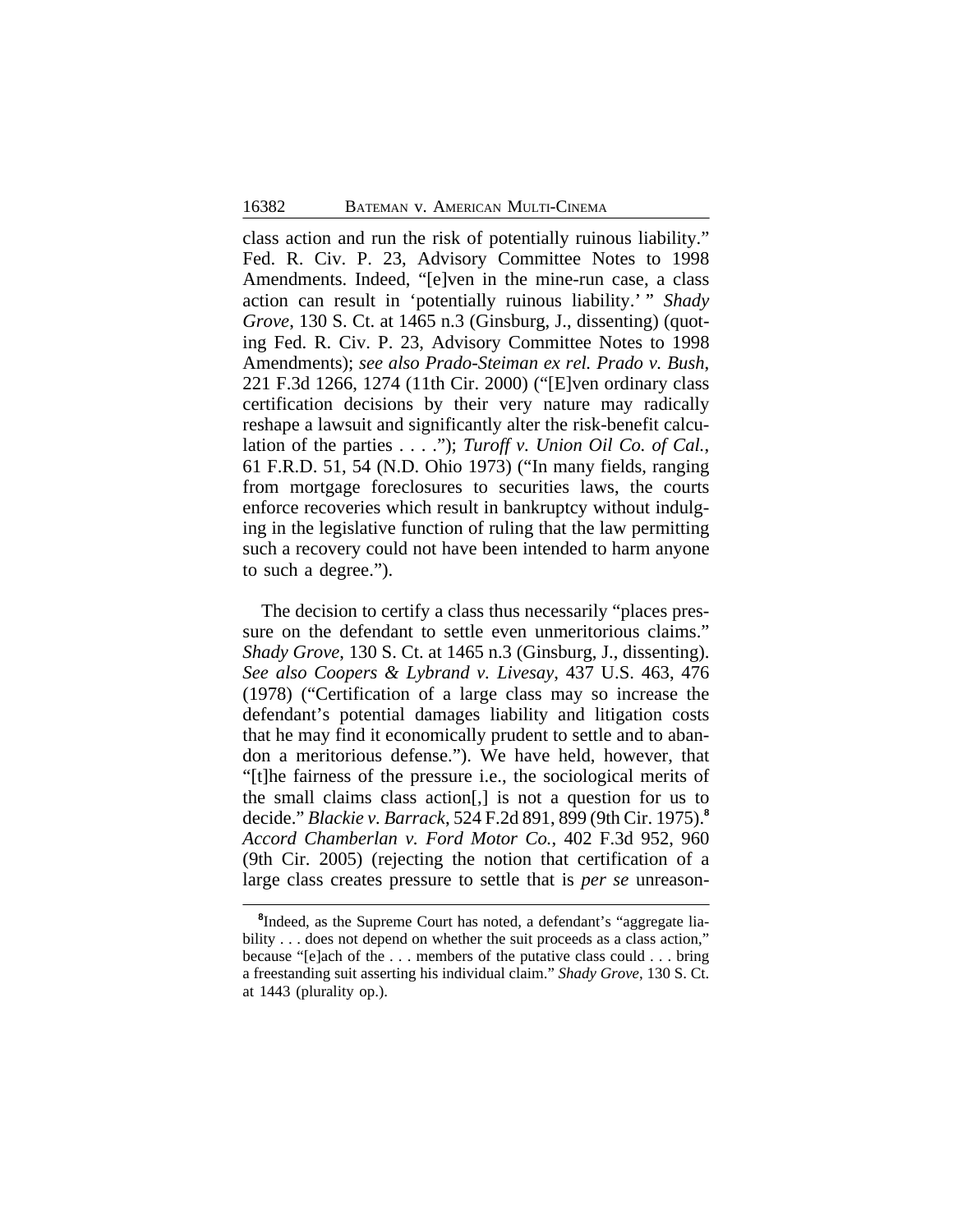able); *Klay*, 382 F.3d at 1275 ("Mere pressure to settle is not a sufficient reason for a court to avoid certifying an otherwise meritorious class action suit."); *In re Visa Check/Master Money Antitrust Litig.*, 280 F.3d 124, 145 (2d Cir. 2001), *superseded by statute on other grounds as stated in Attenborough v. Constr. & Gen. Bldg. Laborers' Local 79*, 238 F.R.D. 82, 100 (S.D.N.Y. 2006) (holding that the sheer size of a class—and the concomitant size of liability—"alone cannot defeat an otherwise proper certification"). If the size of a defendant's potential liability alone was a sufficient reason to deny class certification, however, the very purpose of Rule 23(b)(3)—"to allow integration of numerous small individual claims into a single powerful unit"—would be substantially undermined. *Blackie*, 524 F.2d at 899.

**[12]** Rather, in accord with our reasoning under *Kline*, whether the potential for enormous liability can justify a denial of class certification depends on congressional intent. For substantially the same reasons discussed in Part III.A, we conclude that allowing consideration of the potential enormity of any damages award would undermine the compensatory and deterrent purposes of FACTA. As the Seventh Circuit noted, the reason that damages can become enormous under FACTA "does not lie in an 'abuse' of Rule 23; it lies in the legislative decision to authorize awards as high as \$1,000 per person," combined with multiple violations of the statute. *Murray*, 434 F.3d at 953. Nothing in the plain text of the statute or in its legislative history suggests that Congress intended to place a cap on potentially enormous statutory awards or to otherwise limit the ability of individuals to seek compensation. Had Congress so intended, the Clarification Act represented a prime opportunity for Congress to clarify its intent given that this issue was already a matter of heavy debate in the courts at the time of the Amendment. *See, e.g.*, *Redmon,* 249 F.R.D. at 296-97; *Reynoso,* 2007 WL 4592119, at \*5-6. Indeed, as noted above, when Congress has been concerned about the enormity of potential liability in cases like this one, it has placed caps on aggregate liability. *See, e.g.*, 15 U.S.C.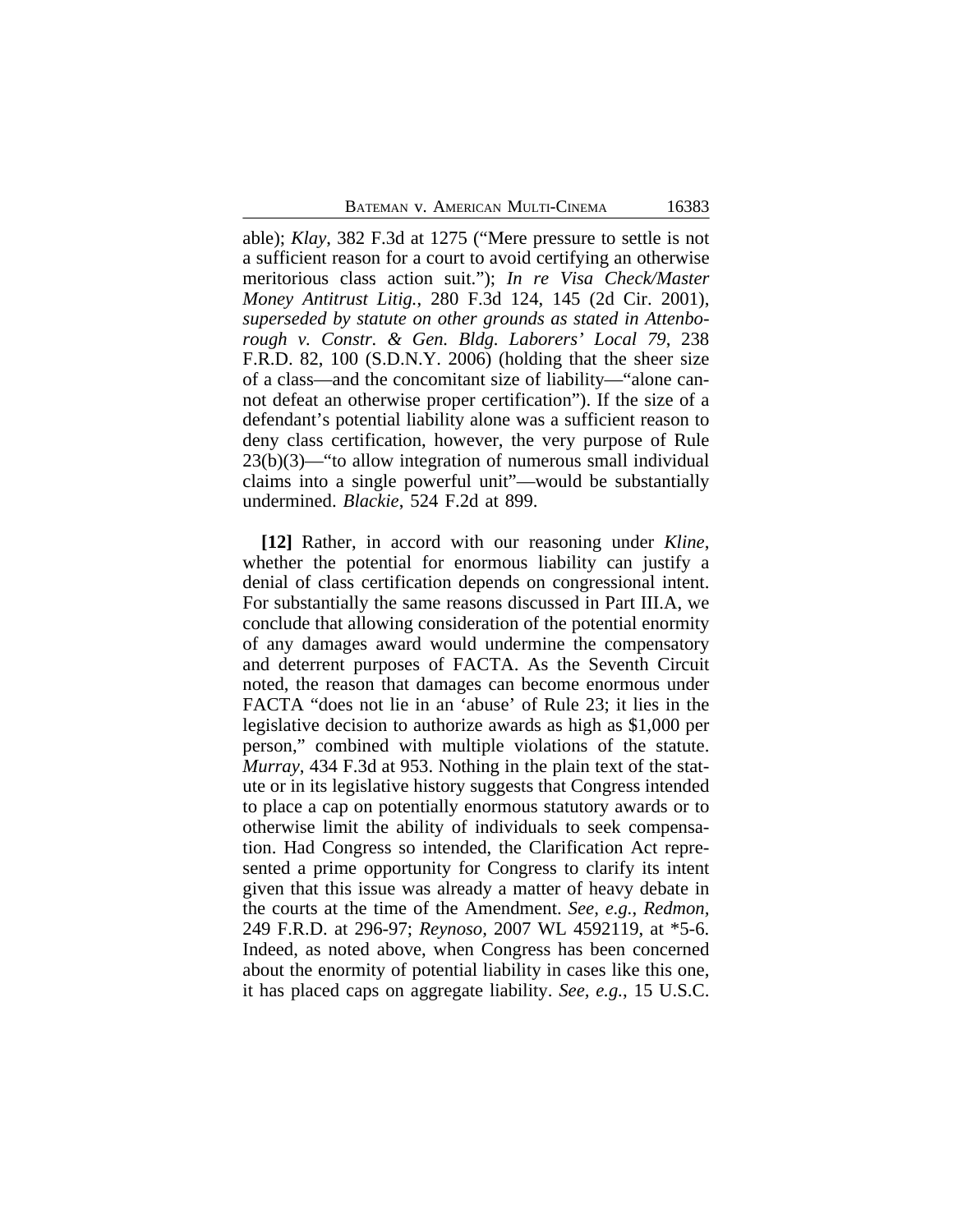§ 1640(a)(2)(b) (placing a cap on aggregate recovery under TILA); 15 U.S.C. § 1692 $k(a)(2)(B)(ii)$  (placing a cap on aggregate recovery under the Fair Debt Collection Practices Act).

**[13]** In the absence of such affirmative steps to limit liability, we must assume that Congress intended FACTA's remedial scheme to operate as it was written. To limit class availability merely on the basis of "enormous" potential liability that Congress explicitly provided for would subvert congressional intent.

We note, however, that this is not a case where the defendant has argued or demonstrated that the potential liability would result in bankruptcy. In the context of Rule 23(f), which allows for interlocutory appeal of class certification decisions in some circumstances, we have required an appellant to demonstrate that the potential liability would be "ruinous" before granting interlocutory appeal. *See Chamberlan*, 402 F.3d at 960-61 (noting that interlocutory appeal is not warranted merely because the potential liability would be " 'unpleasant to a behemoth' company" (quoting *Waste Mgmt. Holdings, Inc. v. Mowbray*, 208 F.3d 288, 294 (1st Cir. 2000)); Fed. R. Civ. P. 23, Advisory Committee Notes to 1998 Amendments, Subdivision (f). Here, AMC did not argue before the district court that the potential \$290 million liability would put it out of business, nor did it submit any declarations, documents, or other evidence demonstrating that such liability would be "ruinous." Bateman, however, submitted evidence that AMC's 2006 revenues were approximately \$1.68 billion, with approximately \$1.66 billion in costs and expenses. Bateman also submitted evidence showing that AMC's assets were worth approximately \$4 billion as of 2007. We reserve judgment as to whether a showing of "ruinous liability" would warrant denial of class certification in a FACTA or similar action.

**[14]** We also reserve judgment as to whether, if Bateman prevails at trial, the district court may be entitled to reduce the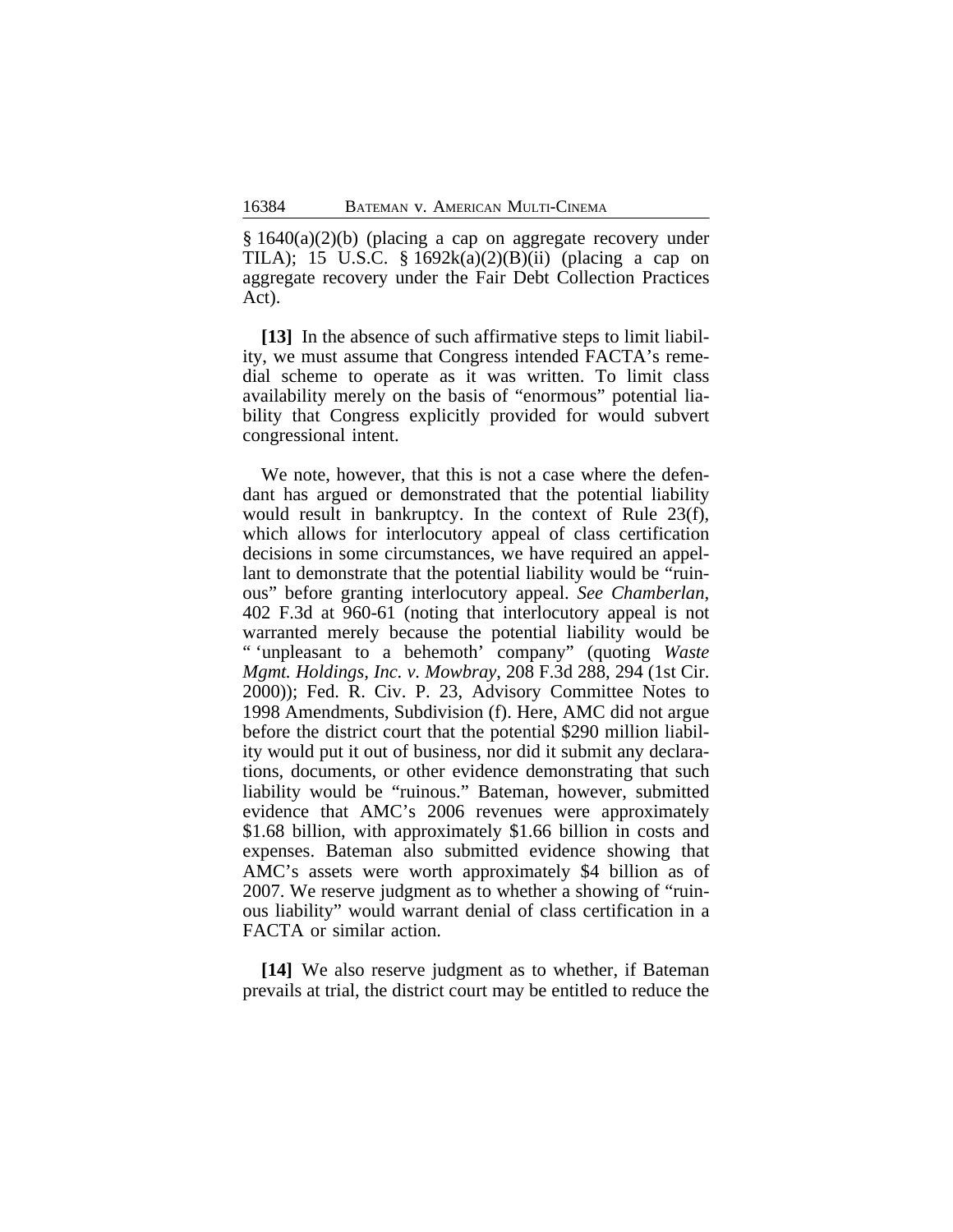award if it is unconstitutionally excessive. *See Murray*, 434 F.3d at 954 ("An award that would be unconstitutionally excessive may be reduced, *see State Farm Mut. Auto. Ins. Co. v. Campbell*, 538 U.S. 408 (2003), but constitutional limits are best applied after a class has been certified."). We do, however, conclude that is it not appropriate to evaluate the excessiveness of the award at this stage of the litigation. Because we do not know what amount of damages Bateman will seek nor how many individuals will ultimately claim the benefit of any damages awarded should plaintiffs prevail, any evaluation of AMC's potential liability at this time is unduly speculative.

#### **C. Good Faith Compliance**

**[15]** In conducting its Rule 23(b)(3) analysis, the district court also concluded that a class action would not be a superior method of adjudication because AMC "demonstrated good faith by complying with FACTA within a few weeks of the filing of Plaintiff's Complaint. This limits the deterrent effect of a class action." We hold that the district court's consideration of AMC's post-complaint good faith compliance was inconsistent with congressional intent in enacting FACTA. Congress did not include any safe harbor or otherwise limit damages for good faith compliance with the statute after an alleged violation. The mere fact that AMC changed the content of its receipts to comply with FACTA after the lawsuit was filed does not suggest that certification of the class would have limited deterrent effect. To the contrary, we are quite sure that certification of a class here would preserve, if not amplify, the deterrent effect of FACTA. Because Bateman's complaint clearly alleged that he was seeking classwide damages, we can reasonably surmise that AMC's speedy compliance with FACTA was promoted, at least in part, by the specter of a substantial damages award. Thus, to deny class certification on this ground would communicate to other potential violators that, as long as they comply with FACTA after a complaint is filed, they may avoid liability for widespread violations. In other words, to deny class certification